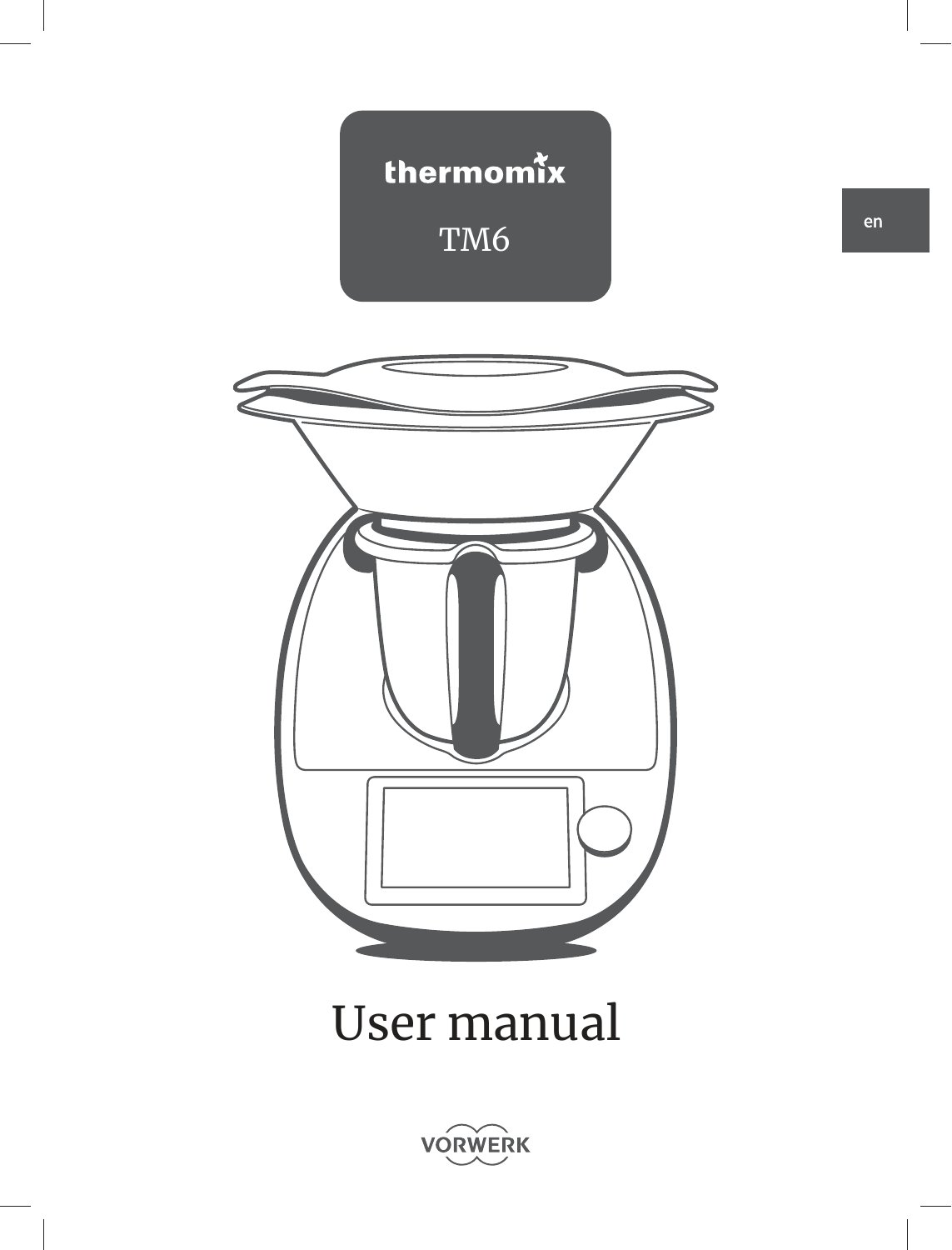#### Your Thermomix<sup>®</sup> Advisor:

Telephone: Fax: Mobile: E-mail:

#### Copyright

The copyright for text, design, photography and illustrations lies with Vorwerk International & Co. KmG, Switzerland. All rights reserved. This publication may not – in part or in whole – be reproduced, stored in a retrieval system, transmitted or distributed in any form or by any means, electronic, mechanical, photocopying, recording or otherwise, without the express prior consent of Vorwerk International & Co. KmG.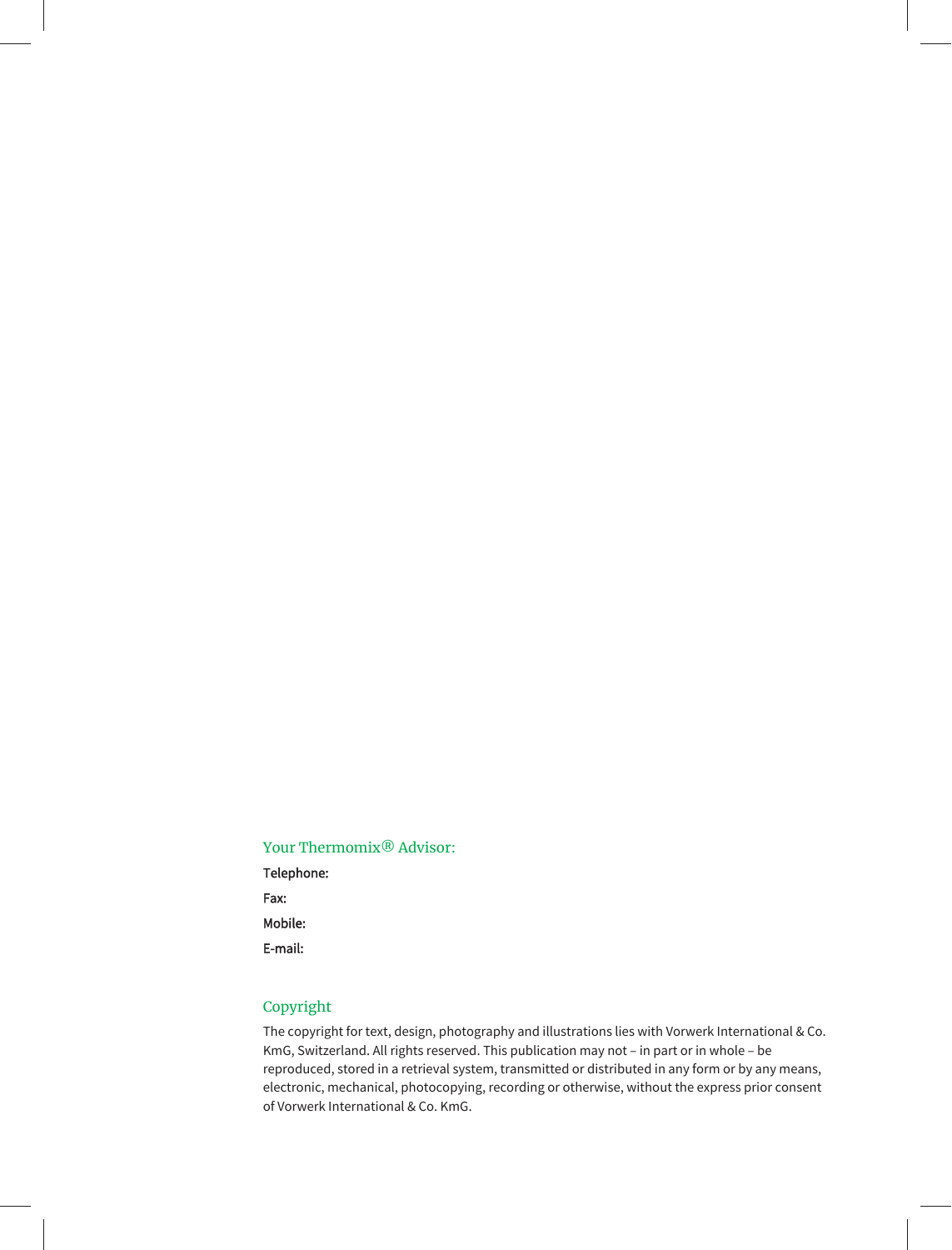# Table of Contents

| 1     |                                           | 30 |
|-------|-------------------------------------------|----|
| 1.1   | Storing of Product Documentation          | 30 |
| 1.2   |                                           | 30 |
| 2     |                                           | 31 |
| 3     |                                           | 32 |
| 3.1   | Hazards and Safety Instructions           | 32 |
| 3.2   | Classification of Safety Warning Messages | 38 |
| 3.3   |                                           | 38 |
| 4     |                                           | 38 |
| 5     |                                           | 39 |
| 5.1   | Choosing the Setup Location               | 39 |
| 5.2   | Switching on for the first time           | 41 |
| 5.3   | Cleaning for the first time               | 41 |
| 5.3.1 | Disassembling the Mixing Bowl             | 41 |
| 6     |                                           | 42 |
| 6.1   |                                           | 42 |
| 6.2   |                                           | 42 |
| 7     |                                           | 43 |
| 8     | Cleaning and Maintenance                  | 43 |
| 8.1   |                                           | 43 |
| 8.2   |                                           | 44 |
| 8.3   |                                           | 44 |
| 8.3.1 | Replacing the Mixing Knife                | 44 |
| 9     |                                           | 45 |
| 10    |                                           | 46 |
| 11    | Warranty/liability for material defects   | 46 |
| 12    |                                           | 46 |
| 13    |                                           | 47 |
| 13.1  |                                           | 47 |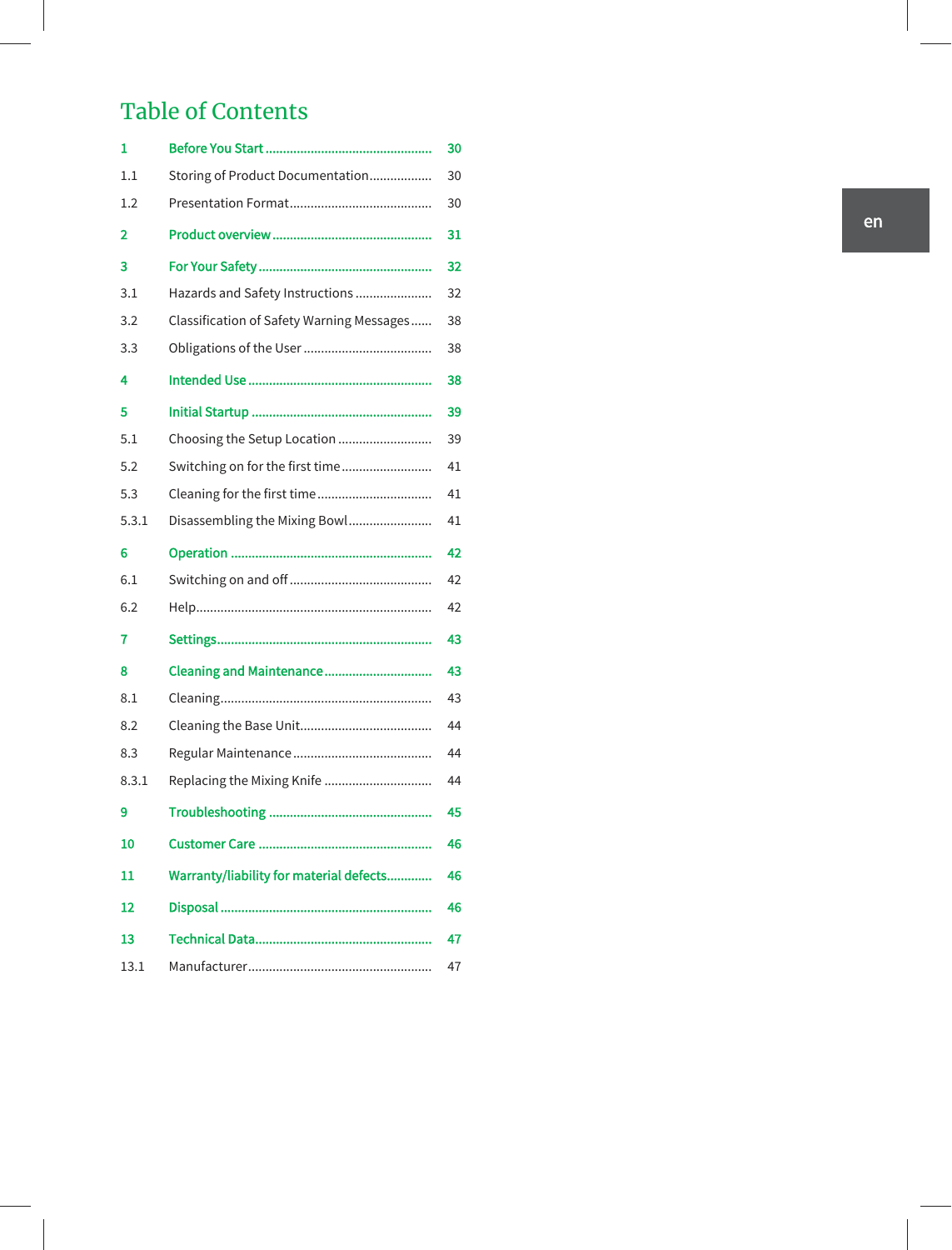### 1 Before You Start

Congratulations on purchasing your Thermomix® TM6.

Before using your Thermomix® TM6 for the first time, you should attend a demonstration with a Thermomix® advisor. This is a quick and easy way to familiarise yourself with your Thermomix® TM6.

- 1. Please read this instruction manual carefully before using Thermomix® TM6 and its accessories for the first time.
- 2. This instruction manual will familiarise you with the safety features of this appliance.

Further information can be found in the detailed user instructions on your appliance under

Main Menu > Help > Instruction Manual.

Note Some of the features described in this instruction manual may not be available in all regions.

For further information, please contact your Thermomix® advisor.

### 1.1 Storing of Product Documentation

• Retain this instruction manual for future reference. It is an important part of the appliance and must be kept with it if you pass it on to someone else.

### 1.2 Presentation Format

This manual uses the following format:

| Text        | Menu options<br>Example: Tare                                                                         |
|-------------|-------------------------------------------------------------------------------------------------------|
| Text > Text | Menu navigation. The menu sequence is represented by the ">"<br>symbol.<br>Example: Menu $>$ Settings |
| $[>32]$     | Reference to a page number<br>Example: For more information, see chapter on "Technical<br>Data [>12]" |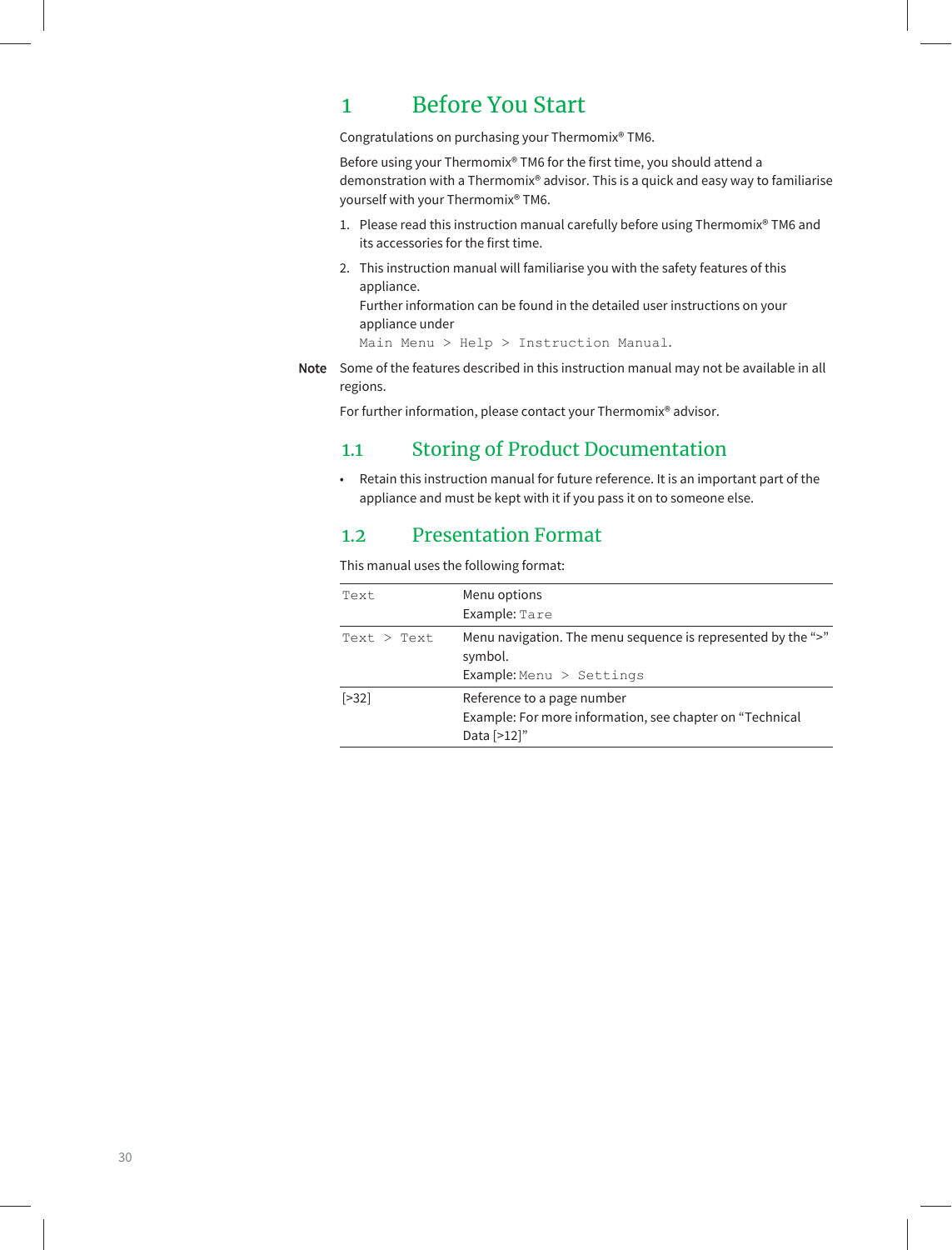# Product overview



| 1 Thermomix <sup>®</sup> TM6 base unit | 9 Simmering basket with lid (permanently attached) |
|----------------------------------------|----------------------------------------------------|
| 2 Mixing bowl base                     | 10 Varoma <sup>®</sup> dish                        |
| 3 Contact pins                         | 11 Varoma® tray                                    |
| 4 Mixing bowl                          | 12 Varoma <sup>®</sup> lid                         |
| 5 Mixing knife and sealing ring        | 13 Spatula                                         |
| 6 Mixing bowl lid                      | 14 Butterfly whisk (stirring attachment)           |
| 7 Measuring cup                        | Instruction manual and                             |
| 8 Splash guard                         | cookbook (optional)                                |

For instructions on using the accessories, please refer to the detailed user guide on Thermomix® TM6 under

Main Menu > Help > Instruction Manual.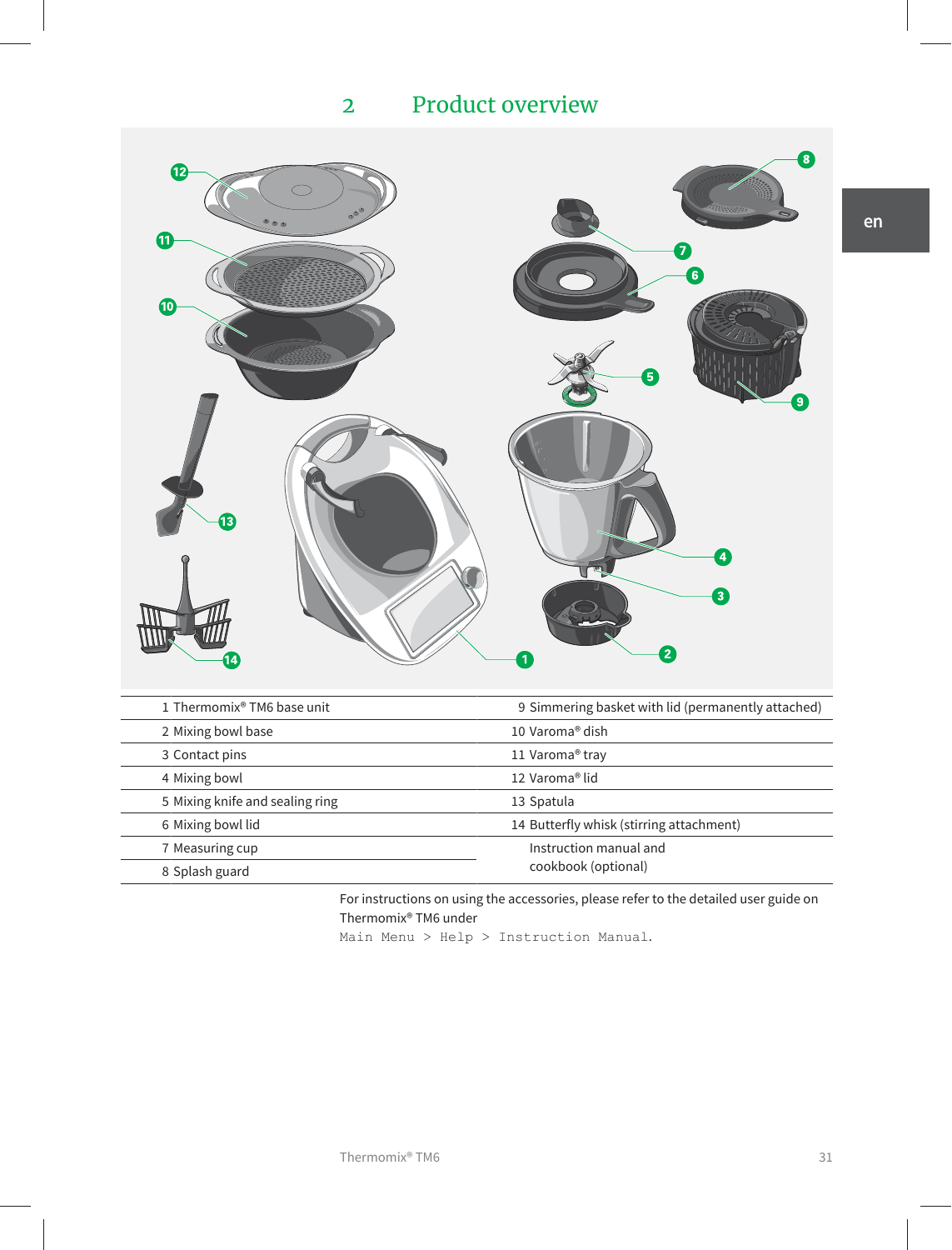# 3 For Your Safety

Safety is an essential part of every Vorwerk product. However, product safety can only be ensured if this chapter and the warning notices in the following chapters are followed.

# 3.1 Hazards and Safety Instructions

|                                                  | Risk of electric shock if water If water gets into the electrical components, you could get an electric shock.                                                                                   |  |  |
|--------------------------------------------------|--------------------------------------------------------------------------------------------------------------------------------------------------------------------------------------------------|--|--|
| enters appliance.                                | Always unplug the appliance when it is not in use.                                                                                                                                               |  |  |
|                                                  | Do not immerse the base unit in water or other liquids.                                                                                                                                          |  |  |
|                                                  | Do not hold the base unit under running water.                                                                                                                                                   |  |  |
|                                                  | Do not pour water over the base unit.<br>$\bullet$                                                                                                                                               |  |  |
|                                                  | Disconnect the appliance from the mains power supply before cleaning the base<br>unit.                                                                                                           |  |  |
|                                                  | Clean the base unit with a dry or damp cloth only.                                                                                                                                               |  |  |
|                                                  | No water or dirt should enter the base unit.                                                                                                                                                     |  |  |
|                                                  | Do not use the appliance outdoors.<br>$\bullet$                                                                                                                                                  |  |  |
|                                                  | If water has managed to get into the appliance, contact your Vorwerk repair<br>service.                                                                                                          |  |  |
| <b>Risk of an electric shock</b>                 | An incorrectly installed power connection may cause an electric shock.                                                                                                                           |  |  |
| from improper connection<br>to the power supply. | Only connect the base unit to a plug installed by a qualified specialist.<br>$\bullet$                                                                                                           |  |  |
| Risk of an electric shock if                     | If the base unit or power cord are damaged, you could get an electric shock.                                                                                                                     |  |  |
| the base unit or power cord<br>are damaged.      | Regularly inspect the base unit, power cord and accessories for possible<br>$\bullet$<br>damage.                                                                                                 |  |  |
|                                                  | Ensure that the power cord does not touch hot surfaces or external heat<br>sources.                                                                                                              |  |  |
|                                                  | Never use the base unit if the power cord is damaged.                                                                                                                                            |  |  |
|                                                  | Do not use the base unit if it is dropped or damaged in any way.<br>$\bullet$                                                                                                                    |  |  |
|                                                  | In the event of damage to the base unit or the power cord, return the base unit<br>$\bullet$<br>to the Vorwerk repair service for examination, repair or electrical or mechanical<br>adjustment. |  |  |
|                                                  | If the power cord on the base unit has been damaged, it must be replaced by the<br>manufacturer, its repair service or a similarly qualified person to avoid hazards.                            |  |  |
|                                                  | Never attempt to repair the base unit yourself.                                                                                                                                                  |  |  |
|                                                  | Never put your fingers into the openings that are intended for the contact pins<br>$\bullet$<br>on the base of the mixing bowl and do not insert any objects into these<br>openings.             |  |  |
| Fire hazard.                                     | If the base unit is placed on a hot surface, it may start to burn.                                                                                                                               |  |  |
|                                                  | Do not put the base unit on a stove (hob, ceramic hob, induction hob or similar)<br>or on any other heated or heatable surface.                                                                  |  |  |
|                                                  | Keep the appliance a sufficient distance from hot surfaces and external heat<br>sources.                                                                                                         |  |  |
|                                                  | Ensure that the power cord does not touch hot surfaces or external heat<br>sources.                                                                                                              |  |  |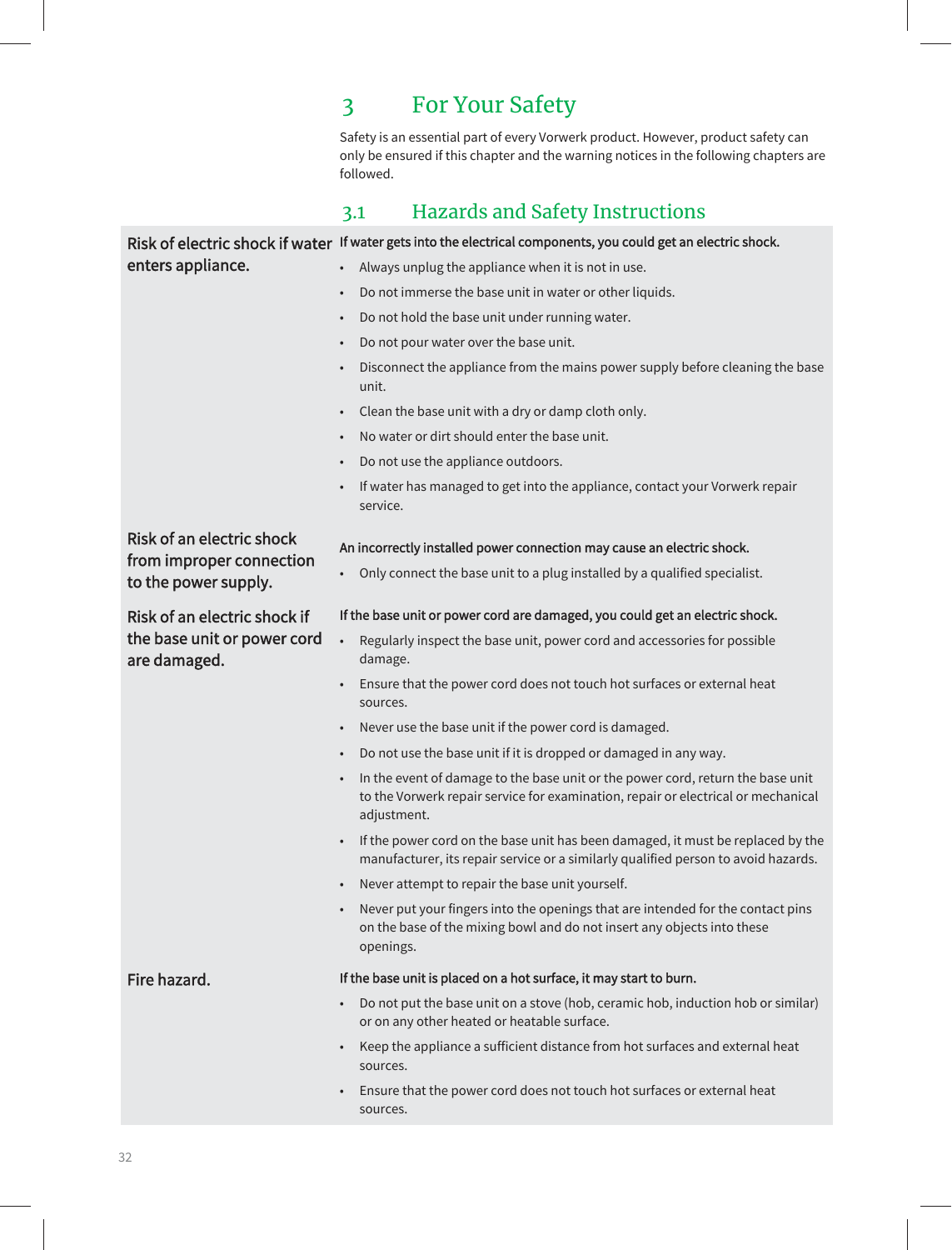| Fire hazard.                                              | The base unit has a high power consumption. An insufficient power rating could<br>cause a fire.                                                                                                                                       |
|-----------------------------------------------------------|---------------------------------------------------------------------------------------------------------------------------------------------------------------------------------------------------------------------------------------|
|                                                           | When connecting the base unit, please observe the maximum power<br>consumption as indicated on the plug label (see also the section on Technical<br>Data).                                                                            |
|                                                           | Never use power strips or other equipment between the socket and the base<br>unit.                                                                                                                                                    |
| Risk of scalding as a result of<br>contents erupting.     | If the opening in the mixing bowl lid is completely sealed and heating is active,<br>excess pressure can build up in the mixing bowl. The hot contents may erupt from<br>the appliance and scald you.                                 |
|                                                           | To allow steam to escape at all times and prevent excess pressure, ensure the<br>opening in the mixing bowl lid is never blocked or covered - either from the<br>inside (e.g. by the contents) or from the outside (e.g. by a towel). |
|                                                           | Never use anything but the original Thermomix® accessories (measuring cup,<br>simmering basket, splash guard, Varoma® dish) to protect against splashes<br>through the opening in the mixing bowl lid.                                |
|                                                           | Do not fill the simmering basket past the max. fill line.<br>$\bullet$                                                                                                                                                                |
|                                                           | If you notice during the cooking process that the opening in the mixing bowl lid<br>is blocked, unplug the base unit. Do not touch the controls.                                                                                      |
|                                                           | Risk of scalding as a result of Hot liquid or hot contents may splash and cause scalding.                                                                                                                                             |
| contents escaping.                                        | Do not fill the mixing bowl past the max. fill line (2.2 litres).<br>$\bullet$                                                                                                                                                        |
|                                                           | Ensure that the opening in the mixing bowl lid remains free of food.                                                                                                                                                                  |
|                                                           | Always place the original mixing bowl lid on the mixing bowl during operation.                                                                                                                                                        |
|                                                           | Only use the original Thermomix® accessories (measuring cup, simmering<br>$\bullet$<br>basket, splash guard and Varoma® dish) to prevent fat or liquid from splashing.                                                                |
|                                                           | Take extra care when adding liquids to the mixing bowl.                                                                                                                                                                               |
|                                                           | Remove the mixing bowl carefully from the base unit to help prevent contents<br>from spilling or splashing.                                                                                                                           |
| Risk of scalding as a result of<br>contents boiling over. | If you deviate from the recipe instructions and cook larger quantities of food at<br>higher temperatures (> 90°C), the food can boil over, escape from the mixing bowl<br>and scald you.                                              |
|                                                           | Take extra care when cooking at high temperatures.                                                                                                                                                                                    |
|                                                           | If boiling over occurs, push the selector to stop the appliance.                                                                                                                                                                      |
| <b>Risk of scalding from hot</b><br>contents escaping.    | If you use too high a speed in combination with high temperatures, there is a risk of<br>hot food escaping and scalding you.                                                                                                          |
|                                                           | Do not use the Turbo Mode for hot food or liquid over 60°C.                                                                                                                                                                           |
|                                                           | When blending hot food, increase the speed gradually.                                                                                                                                                                                 |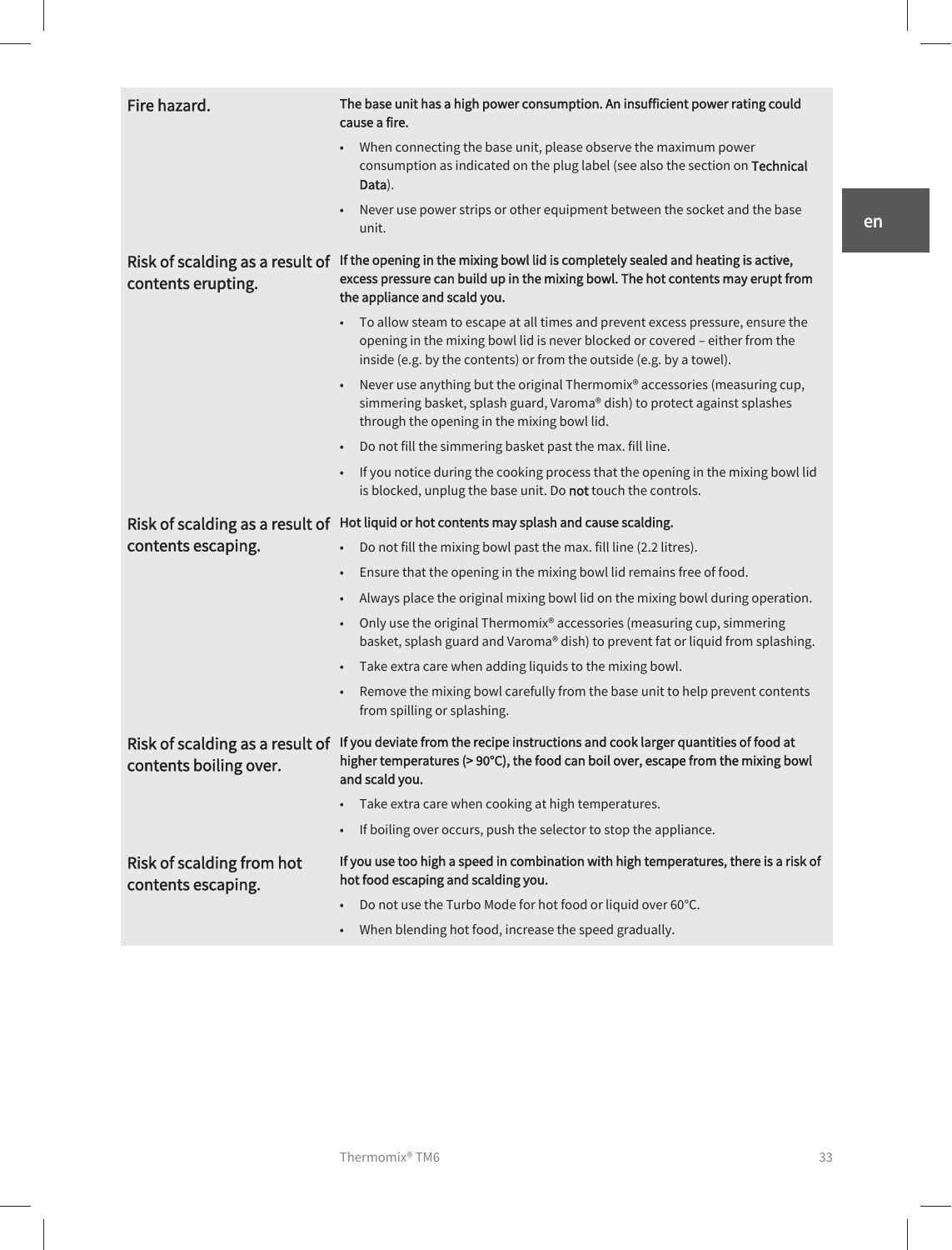| Risk of scalding from hot<br>steam.                           | Steam is generated during cooking, particularly when using the Varoma®, which can<br>scald you.                                                                                                 |
|---------------------------------------------------------------|-------------------------------------------------------------------------------------------------------------------------------------------------------------------------------------------------|
|                                                               | Keep away from the steam.                                                                                                                                                                       |
|                                                               | When preparing hot food, do not touch or cover the measuring cup. Make sure<br>that the steam between the measuring cup and the opening in the mixing bowl<br>lid can escape.                   |
|                                                               | Ensure that some slots in the Varoma® dish and Varoma® tray remain free of<br>food to allow the controlled escape of steam.                                                                     |
|                                                               | Ensure that the Varoma® dish is correctly positioned on the mixing bowl lid so<br>$\bullet$<br>that it does not tip and fall off. Do not place the Varoma® on the splash guard.                 |
|                                                               | When removing the Varoma® from the mixing bowl lid and setting it aside,<br>$\bullet$<br>always keep the Varoma® lid on.                                                                        |
|                                                               | When removing the Varoma® lid, tilt the lid away from the face and body to<br>avoid escaping steam.                                                                                             |
| Risk of burns from hot fat.                                   | The High Temperature Mode heats fat. Water and oil mixtures may spit. You could<br>burn yourself on the hot fat.                                                                                |
|                                                               | Never pour fat that has already been heated into the mixing bowl.                                                                                                                               |
|                                                               | Never heat oil at High Temperature without other ingredients. If there is a delay<br>in adding the ingredients, the hot fat will spit excessively.                                              |
|                                                               | Make sure that all Thermomix® TM6 accessories used are dry.<br>$\bullet$                                                                                                                        |
|                                                               | Follow the instructions on the display.<br>$\bullet$                                                                                                                                            |
|                                                               | Always place the splash guard correctly onto the mixing bowl lid as soon as your<br>Thermomix® TM6 instructs you to do so.                                                                      |
|                                                               | Ensure that the locking arms cover the splash guard.<br>$\bullet$                                                                                                                               |
| Risk of burning yourself.                                     | Caramel retains a large amount of heat during and after preparation and can cause<br>burns.                                                                                                     |
|                                                               | Take extreme care when preparing or using caramel.                                                                                                                                              |
| Risk of scalding as a result of<br>improper use of the mixing | If the mixing bowl lid is not correctly positioned on the mixing bowl, hot contents<br>can escape and scald you.                                                                                |
| bowl lid.                                                     | Never try to open the mixing bowl lid or the locking mechanism using force.<br>$\bullet$                                                                                                        |
|                                                               | Only open the mixing bowl lid when the speed is set to "0" and the locking<br>mechanism has released it.                                                                                        |
|                                                               | Inspect the sealing ring regularly for possible damage. In case of damage or<br>$\bullet$<br>leakage, replace the lid immediately.                                                              |
|                                                               | Only use the appliance with a clean mixing bowl lid. The rim of the mixing bowl<br>and the sealing ring must always be kept free of food residues to ensure that the<br>lid is properly sealed. |
| Risk of scalding and<br>injury.                               | The base unit may be accidentally pulled by a trailing cable. The base unit could fall<br>over and injure or scald you.                                                                         |
|                                                               | Do not let the power cord hang over the edge of a table or counter.                                                                                                                             |
|                                                               | Do not connect the base unit to an extension lead.                                                                                                                                              |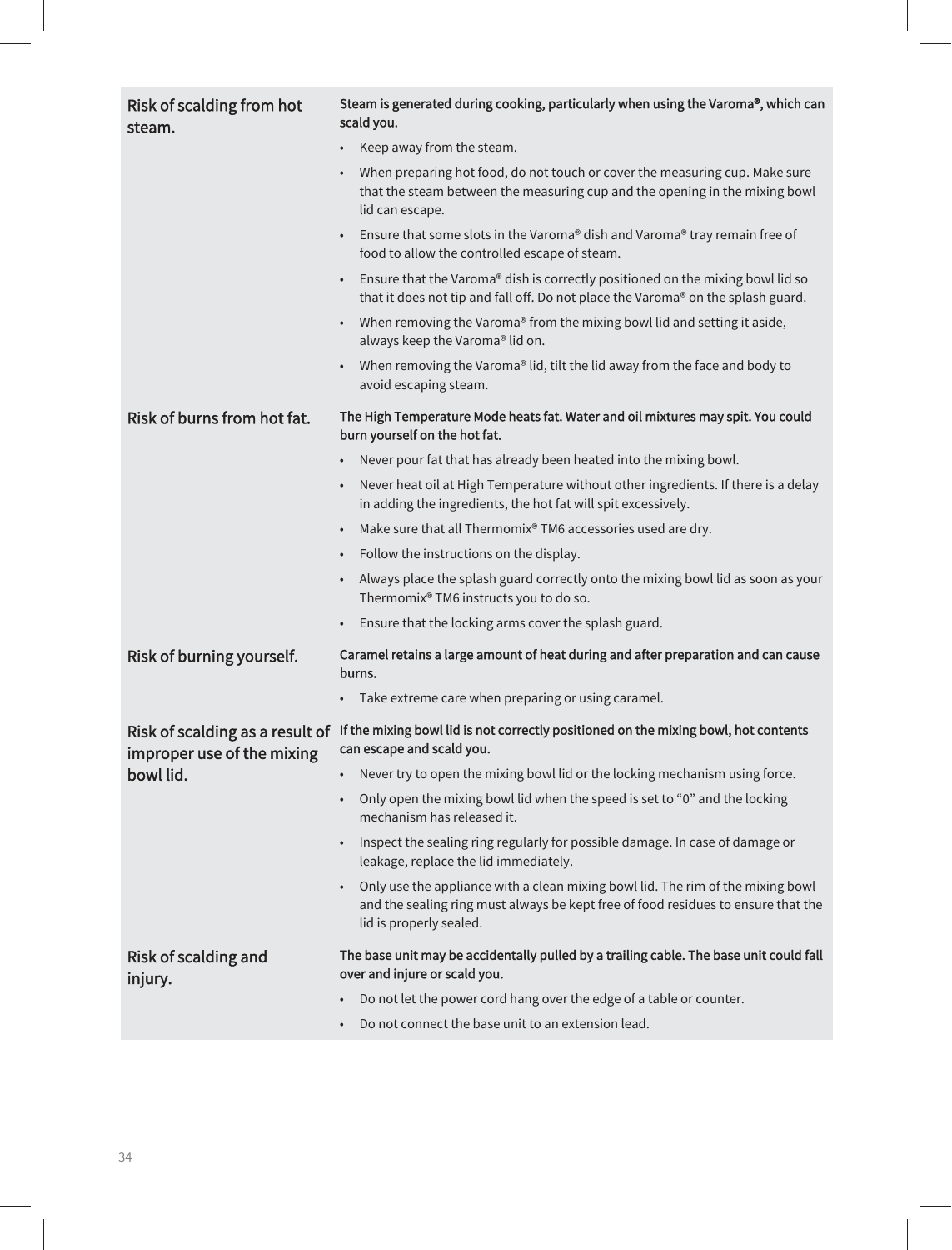| Risk of injury from using<br>incorrect accessories.           | The use of attachments, accessories or items that are neither recommended nor<br>sold by Vorwerk, or the use of defective or incompatible accessory parts may cause<br>fire, electric shock or injury.                                                                                                          |
|---------------------------------------------------------------|-----------------------------------------------------------------------------------------------------------------------------------------------------------------------------------------------------------------------------------------------------------------------------------------------------------------|
|                                                               | Use only the recommended original Vorwerk Thermomix® accessories.                                                                                                                                                                                                                                               |
|                                                               | Never use the appliance in combination with parts or equipment for older<br>generations of Thermomix®.                                                                                                                                                                                                          |
|                                                               | Do not modify the appliance or any of the accessories.<br>$\bullet$                                                                                                                                                                                                                                             |
|                                                               | Never use the appliance with damaged accessories.<br>$\bullet$                                                                                                                                                                                                                                                  |
| Risk of injury from improper<br>use.                          | If you use other utensils apart from the Thermomix® spatula to stir food in the<br>mixing bowl, they could get caught in the mixing knife and cause injury.                                                                                                                                                     |
|                                                               | Only use the Thermomix® spatula with the safety disk for stirring.<br>$\bullet$                                                                                                                                                                                                                                 |
|                                                               | Only put the flat end of the spatula into the mixing bowl and not the end with<br>the handle.                                                                                                                                                                                                                   |
| Risk of scalding from hot                                     | You could scald yourself on hot food in the simmering basket.                                                                                                                                                                                                                                                   |
| contents.                                                     | Use care when removing the simmering basket.                                                                                                                                                                                                                                                                    |
|                                                               | Ensure that the spatula is hooked securely onto the simmering basket before<br>taking the simmering basket out.                                                                                                                                                                                                 |
|                                                               | Once you have put the simmering basket down, remove the spatula to prevent<br>the simmering basket from tipping over.                                                                                                                                                                                           |
| Risk of injury as a result of<br>the appliance falling over.  | The process of kneading dough or chopping food may cause the appliance to move.<br>The appliance could fall over and injure you.                                                                                                                                                                                |
|                                                               | Place the appliance on a clean, solid and even surface.                                                                                                                                                                                                                                                         |
|                                                               | Ensure that there is sufficient distance between the appliance and the edge of<br>the work surface.                                                                                                                                                                                                             |
|                                                               | Never leave the appliance unattended while it is running.<br>$\bullet$                                                                                                                                                                                                                                          |
| Risk of injury from damaged<br>accessories.                   | If accessories get caught in the mixing knife when the appliance is running, small<br>splinters and sharp edges could cause injury.                                                                                                                                                                             |
|                                                               | Use only Thermomix® accessories as described in the operating instructions and<br>on the display of the base unit.                                                                                                                                                                                              |
|                                                               | If any accessories are damaged by the mixing knife during food preparation,<br>discard the food and contact Customer Care for replacement accessories.                                                                                                                                                          |
| <b>Risk to health from illness</b><br>due to spread of germs. | Sous-vide and slow cooking involve cooking food at low temperatures, which could<br>cause bacteria to spread.                                                                                                                                                                                                   |
|                                                               | Ensure hygienic working practices at every stage of the food preparation and<br>$\bullet$<br>cooking process.                                                                                                                                                                                                   |
|                                                               | Follow the instructions in the recipe exactly (temperature and time).<br>$\bullet$                                                                                                                                                                                                                              |
|                                                               | Once the food has been cooked, make sure that it is consumed immediately.                                                                                                                                                                                                                                       |
|                                                               | In many cases, it is necessary to briefly sear meat and poultry after sous-vide<br>cooking. A brief searing at the end of the process will reduce the risk of bacteria<br>on the surface of the food that may cause illness. Follow the instructions in the<br>Vorwerk Thermomix® recipes to minimise any risk. |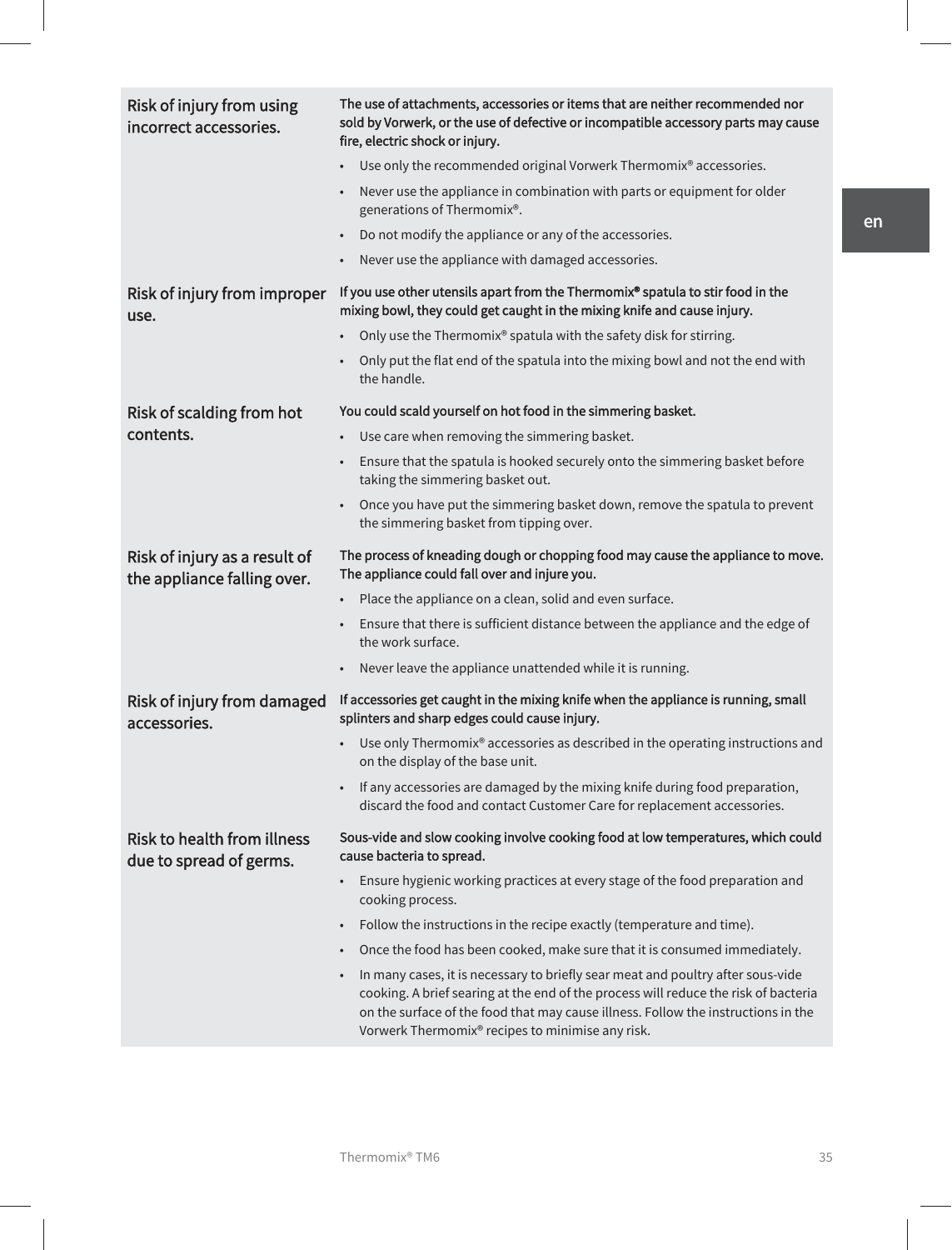| <b>Risk to health if germs</b><br>spread.            | Food is fermented at low temperatures, which could lead to the spread of harmful<br>bacteria.                                                                                                                         |
|------------------------------------------------------|-----------------------------------------------------------------------------------------------------------------------------------------------------------------------------------------------------------------------|
|                                                      | Ensure hygienic working practices at every stage of the food preparation and<br>cooking process.                                                                                                                      |
|                                                      | Once the food has been fermented, transfer it to the refrigerator immediately.                                                                                                                                        |
| Risk to health from incorrect<br>use of accessories. | All Thermomix® accessories are specifically designed for use on or with the<br>appliance and could get damaged if not used properly.                                                                                  |
|                                                      | Do not use Thermomix® accessories for other purposes, particularly at high<br>temperatures.                                                                                                                           |
|                                                      | Do not use the spatula in hot pots and pans.<br>$\bullet$                                                                                                                                                             |
|                                                      | Never use the butterfly whisk for more than two hours (when cooking food over<br>$\bullet$<br>a long period of time, e.g. slow cooking, sous-vide, fermenting) to rule out any<br>possible adverse effects on health. |
|                                                      | Should an accessory become damaged, stop using it and replace it immediately.                                                                                                                                         |
| <b>Risk of burns from hot</b><br>surfaces.           | When preparing hot food, the mixing bowl and the accessories that are used will<br>also get hot. You could burn yourself on hot surfaces even after the heating process<br>has finished.                              |
|                                                      | Handle the mixing bowl, mixing knife and accessories with care, particularly<br>during and after the preparation of hot food.                                                                                         |
|                                                      | Only use the designated handles and grips when touching all components.<br>٠                                                                                                                                          |
|                                                      | Allow the mixing bowl and the mixing knife to cool sufficiently before<br>$\bullet$<br>dismantling the mixing bowl and removing the mixing knife.                                                                     |
| Risk of injury.                                      | The blades on the mixing knife are sharp and can injure you.                                                                                                                                                          |
|                                                      | Handle the mixing knife with care.<br>$\bullet$                                                                                                                                                                       |
|                                                      | Never take hold of the mixing knife by the blades.                                                                                                                                                                    |
|                                                      | Use care when removing the mixing knife to prevent it from falling out.<br>٠                                                                                                                                          |
|                                                      | Do not reach into the mixing bowl.<br>٠                                                                                                                                                                               |
|                                                      |                                                                                                                                                                                                                       |
|                                                      | Keep parts of the body and hair away from the mixing knife.<br>$\bullet$                                                                                                                                              |
| Risk of injury from pinching                         | You can catch your fingers in the locking arms on the base unit or under the mixing<br>bowl lid.                                                                                                                      |
| your fingers.                                        | Avoid contact with moving parts.                                                                                                                                                                                      |
|                                                      | Keep hair and clothing away from moving parts.                                                                                                                                                                        |
|                                                      | Do not touch the locking arms or the mixing bowl lid while the locking<br>mechanism is opening or closing.                                                                                                            |
| <b>Risk to health from</b><br>production residues.   | Production residues that may be present on the components of the appliance are<br>not suitable for consumption. Any production residues can pose a risk to your<br>health.                                            |
|                                                      | Before first use, thoroughly rinse all components and accessories that could<br>come into contact with food.                                                                                                          |
| Material damage from                                 | If you place the appliance directly under furniture and fittings (shelving units, wall<br>units or similar), they could get damaged by any steam that is released.                                                    |
| steam.                                               | Ensure that there is sufficient clearance above and around the appliance.                                                                                                                                             |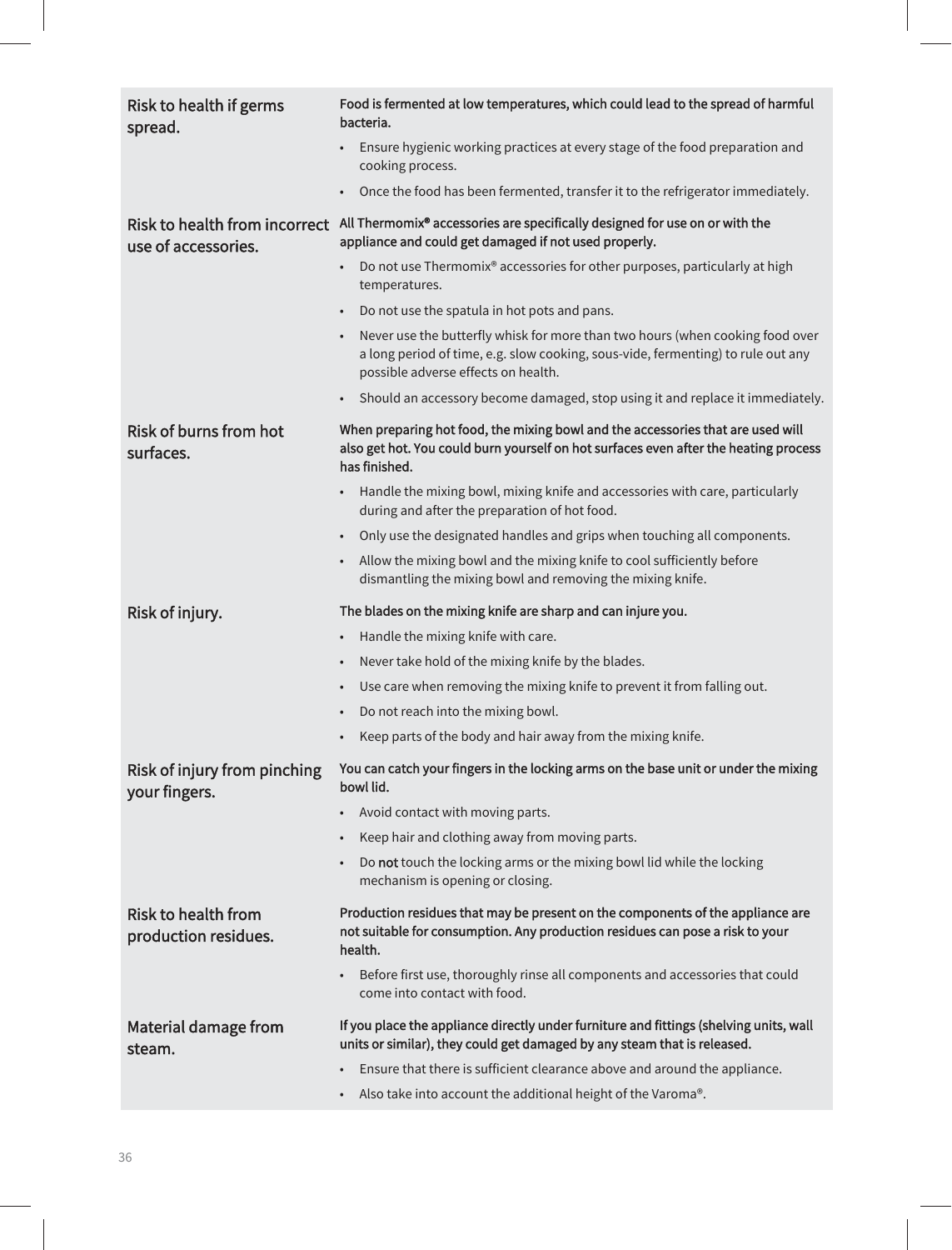| Damage to the appliance as<br>a result of an incorrect<br>power connection. | If the base unit is connected to an inadequate power supply, it will get damaged.<br>Only operate the base unit with the alternating current voltage and mains<br>frequency stated on the plug label.                                                                                                                |
|-----------------------------------------------------------------------------|----------------------------------------------------------------------------------------------------------------------------------------------------------------------------------------------------------------------------------------------------------------------------------------------------------------------|
| <b>Risk of damage from</b>                                                  | The appliance can get damaged if there is too little water in the mixing bowl.                                                                                                                                                                                                                                       |
| improper use of the<br>Varoma <sup>®</sup> .                                | Make sure that there is enough water in the mixing bowl. The appliance<br>vaporises approx. 250 ml of water in 15 minutes.                                                                                                                                                                                           |
|                                                                             | Top up the water if necessary, especially if you have subsequently increased the<br>steaming time.                                                                                                                                                                                                                   |
| Damage to the appliance as<br>a result of incorrect cleaning                | If the mixing bowl and mixing knife are in contact with water, other liquids or food<br>residues for a long time, they could get damaged.                                                                                                                                                                            |
| or failure to observe                                                       | Always clean the components directly after use.                                                                                                                                                                                                                                                                      |
| instructions on long-time<br>cooking.                                       | Do not leave the mixing knife in water for a long time as this may damage the<br>$\bullet$<br>gasket system of the knife bearing.                                                                                                                                                                                    |
|                                                                             | Because of variations in water quality, oxidation of parts may occur in the<br>$\bullet$<br>mixing bowl when cooking food over a long period of time (slow cooking, sous-<br>vide or fermenting). Please therefore follow the instructions on adding special<br>ingredients (e.g. citric acid) to the cooking water. |
| <b>Corrosion inside the</b><br>appliance.                                   | Ensure that the mixing bowl and especially the contact pins underneath are<br>thoroughly dried after cleaning. If you use the mixing bowl when it is still wet, rust<br>could form inside the base unit.                                                                                                             |
|                                                                             | Allow the mixing bowl to dry fully before inserting it into the base unit.                                                                                                                                                                                                                                           |
| Material damage as a result                                                 | If the mixing knife is not correctly inserted and locked into place or the sealing ring                                                                                                                                                                                                                              |
|                                                                             | is damaged, moisture can get inside the appliance and damage the base unit.                                                                                                                                                                                                                                          |
| of the incorrect assembly of<br>the mixing knife.                           | Ensure that the sealing ring of the mixing knife is fitted to the knife bearing.                                                                                                                                                                                                                                     |
|                                                                             | Ensure that the sealing ring on the mixing knife shows no signs of damage.<br>$\bullet$                                                                                                                                                                                                                              |
|                                                                             | Ensure that the mixing knife is correctly inserted and locked into place before<br>filling the mixing bowl.                                                                                                                                                                                                          |
|                                                                             | If liquid leaks or spills into the housing of the base unit, unplug the appliance<br>$\bullet$<br>and contact the repair service.                                                                                                                                                                                    |
| Material damage from                                                        | If the butterfly whisk comes into contact with the mixing knife or other accessories<br>when the appliance is running, it could crack or break.                                                                                                                                                                      |
| improper use.                                                               | Ensure that the butterfly whisk is correctly attached to the mixing knife before<br>setting the speed.                                                                                                                                                                                                               |
|                                                                             | Do not exceed speed 4 when the butterfly whisk is fitted.<br>$\bullet$                                                                                                                                                                                                                                               |
|                                                                             | Do not use the spatula when the butterfly whisk is fitted.<br>$\bullet$                                                                                                                                                                                                                                              |
|                                                                             | Do not add any ingredients that could damage or block the butterfly whisk.<br>$\bullet$                                                                                                                                                                                                                              |
| Material damage from                                                        | The soft side of the spatula, in particular, can get damaged by the mixing knife.                                                                                                                                                                                                                                    |
| improper use.                                                               | Take care when using the spatula to press down food in the mixing bowl or to<br>$\bullet$<br>scrape out the mixing bowl.                                                                                                                                                                                             |
|                                                                             | Never allow the spatula to come into contact with the sharp edges of the mixing<br>knife blades.                                                                                                                                                                                                                     |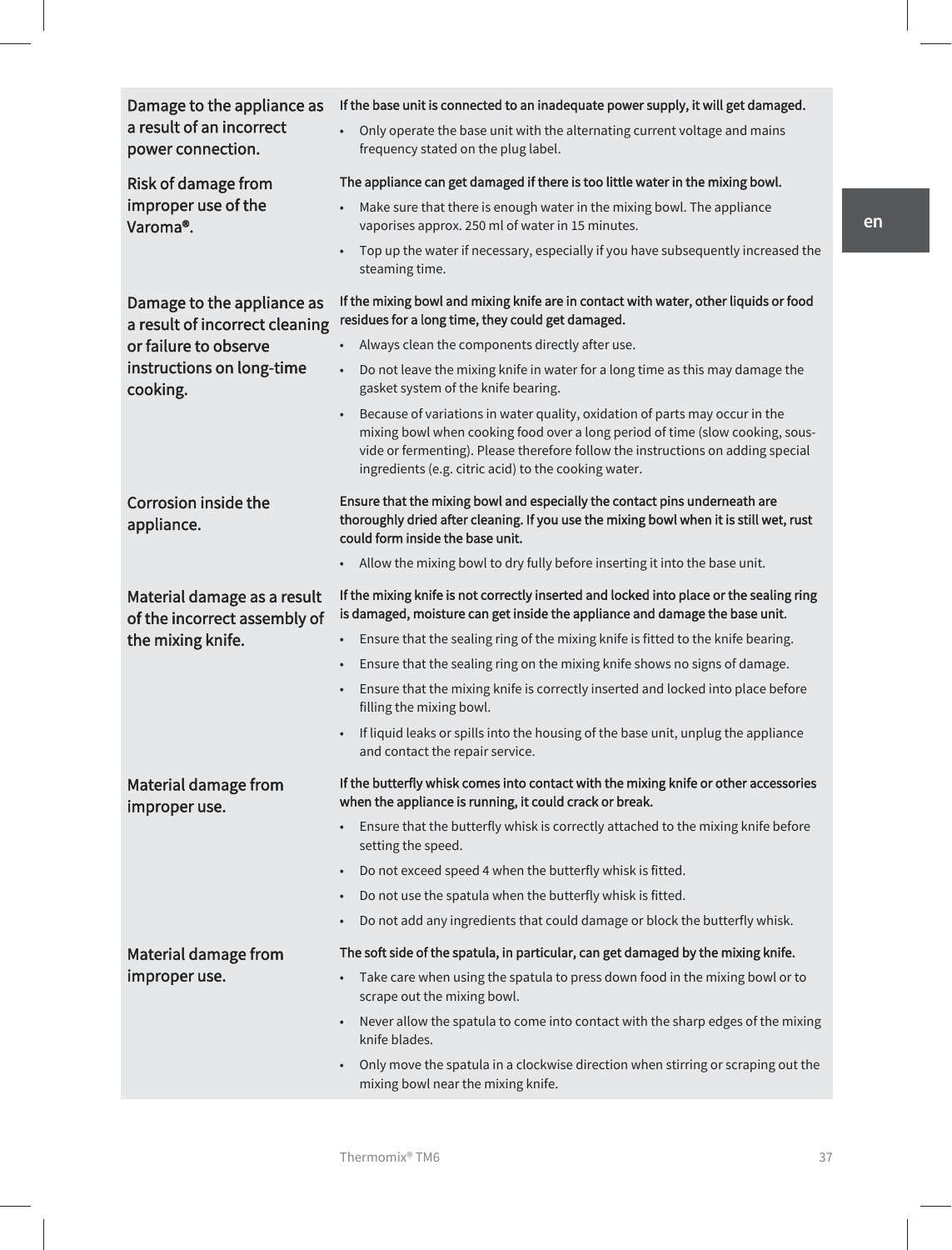### 3.2 Classification of Safety Warning Messages

The safety warning messages in this manual are highlighted by safety symbols and signal words. The symbol and signal word indicate the severity of the potential hazard.

#### Classification of Safety Warning Messages

The safety warning messages that precede each action are shown as follows:

### ARNING



Type and source of hazard

Explanation of type and source of hazard/consequences

• Measures to prevent hazard

#### Meaning of signal words

| WARNING | Risk of death or serious injury if hazard is not avoided. |
|---------|-----------------------------------------------------------|
| CAUTION | Risk of minor injury if hazard is not avoided.            |
| NOTE    | Material damage if hazard is not avoided.                 |

#### Meaning of safety symbols

| Safety warning message indicating the severity of the potential<br>hazard |
|---------------------------------------------------------------------------|
| Reference to material damage                                              |

### 3.3 Obligations of the User

To ensure that your Thermomix® TM6 operates correctly, please follow the guidelines below:

- 1. Please read the instruction manual and all accompanying documents carefully.
- 2. Store the manual in a safe place near your Thermomix® TM6.
- 3. Ensure that any damage to your Thermomix® TM6 is repaired without delay. Contact Customer Care [} 46] for further assistance.

### 4 Intended Use

Use the device and accessories only for their intended purpose in order to prevent risks to you and other people and to prevent damage to the device or to other property and equipment.

Thermomix® TM6 is a kitchen appliance intended for the preparation of food at home or in similar environments.

Thermomix® TM6 is intended to be used only by adults. It may not be used by children – not even when supervised by an adult. Keep children away from the appliance when it is in operation and away from the power cord.

Please ensure you warn children of the potential dangers of heat/steam development, hot condensation and hot surfaces.

Close supervision is necessary when Thermomix® TM6 is used near children.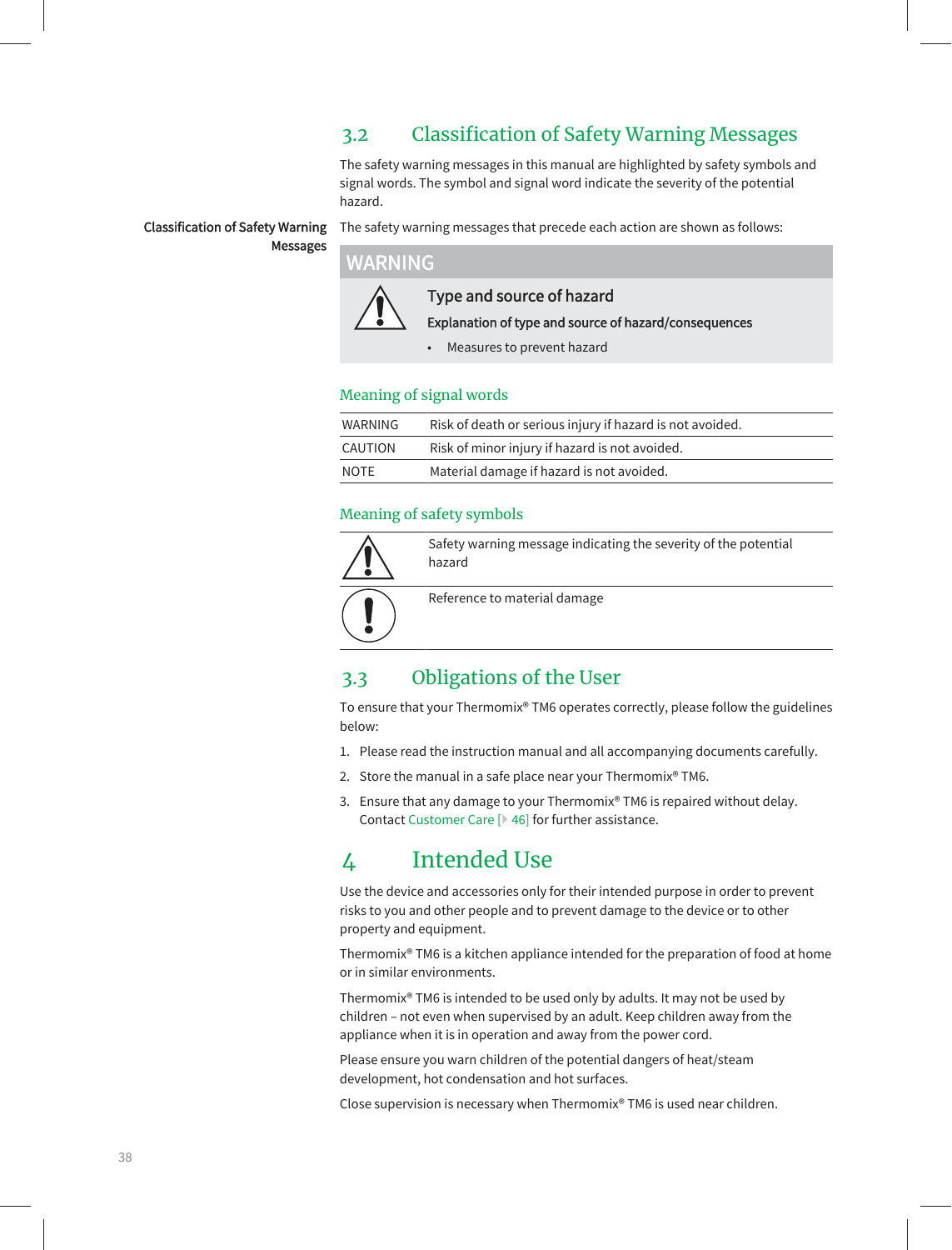Never allow children to play with the Thermomix® TM6.

Before setting up, dismantling or cleaning the appliance, you must always ensure that it is disconnected from the power supply. You must always switch the appliance off at the mains before leaving it unattended.

The appliance may be used by persons with reduced physical, sensory or mental capabilities, or lack of experience and/or knowledge, only if they are supervised or instructed with regard to the safe use of the appliance and understand the resulting hazards.

This appliance may only be used for its intended purpose. No other use is permitted. The manufacturer bears no responsibility for damages resulting from improper use. If the appliance is subject to technical modifications, the warranty and liability for material defects shall be rendered invalid. The manufacturer's obligation to compensate on the basis of product liability and/or the dealer's obligation to compensate for material defects shall no longer apply if technical modifications are made to the product.

When working with the appliance, please follow the instructions in all the accompanying documentation as well as on the display. The manufacturer accepts no liability for damages resulting from improper use.

The device complies with the safety regulations of the country in which it has been sold by an authorised Vorwerk organisation. If the device is used in a different country to the one in which it was purchased, compliance with the local safety standards of that country cannot be guaranteed. Vorwerk therefore assumes no liability for any resulting safety risks for the user.

### 5 Initial Startup

### 5.1 Choosing the Setup Location

• It is recommended you keep your Thermomix® TM6 in a permanent position in your kitchen so that you can operate it easily.

When deciding where to put your appliance, please pay attention to the following:

#### ARNING



### Fire hazard.

#### If the base unit is placed on a hot surface, it may start to burn.

- Do not put the base unit on a stove (hob, ceramic hob, induction hob or similar) or on any other heated or heatable surface.
- Keep the appliance a sufficient distance from hot surfaces and external heat sources.
- Ensure that the power cord does not touch hot surfaces or external heat sources.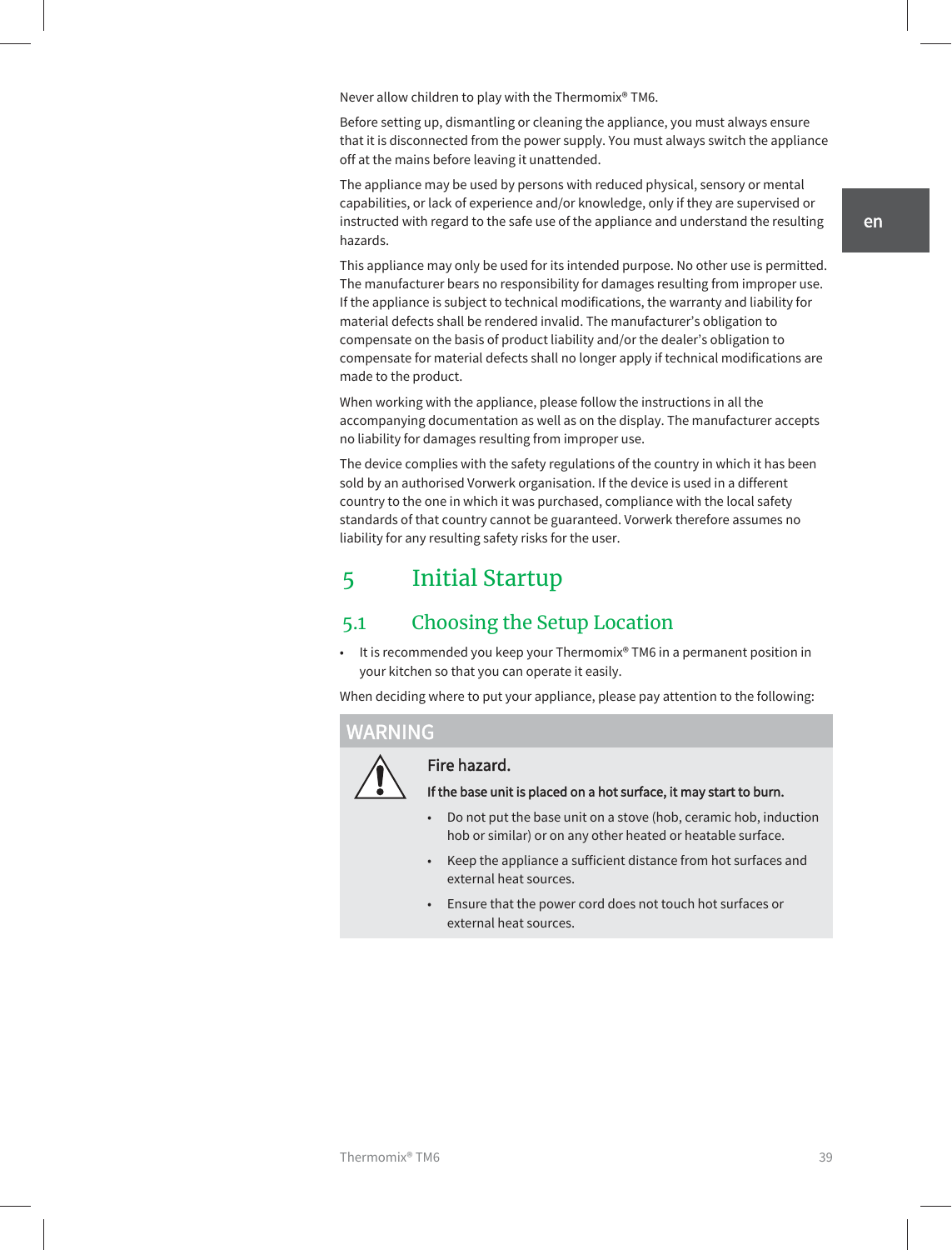### WARNING



Risk of an electric shock from improper connection to the power supply.

An incorrectly installed power connection may cause an electric shock.

• Only connect the base unit to a plug installed by a qualified specialist.

### WARNING



#### Risk of injury as a result of the appliance falling over.

The process of kneading dough or chopping food may cause the appliance to move. The appliance could fall over and injure you.

- Place the appliance on a clean, solid and even surface.
- Ensure that there is sufficient distance between the appliance and the edge of the work surface.
- Never leave the appliance unattended while it is running.

### **NOTICE**



#### Damage to the appliance as a result of an incorrect power connection.

If the base unit is connected to an inadequate power supply, it will get damaged.

• Only operate the appliance with the alternating current voltage and mains frequency stated on the plug label.

### **IOTICE**



#### Material damage from steam.

If you place the appliance directly under furniture and fittings (shelving units, wall units or similar), they could get damaged by any steam that is released.

- Ensure that there is sufficient clearance above and around the appliance.
- Also take into account the additional height of the Varoma®.
- 1. Be sure to place your Thermomix® TM6 on a clean, solid and even surface so that it cannot slip.
- 2. Ensure that the ventilation opening on the back of the appliance is kept clean (free of grease splashes, etc.).
- 3. Remove the protective foil from the touchscreen and the locking arms.
- 4. Gently pull the power cord out of Thermomix® TM6 housing and connect Thermomix® TM6 to the mains power supply.
- 5. You can choose whatever length of power cord you need, up to 1 m. If you do not need the whole length of the power cord the remaining length can be kept inside Thermomix® TM6.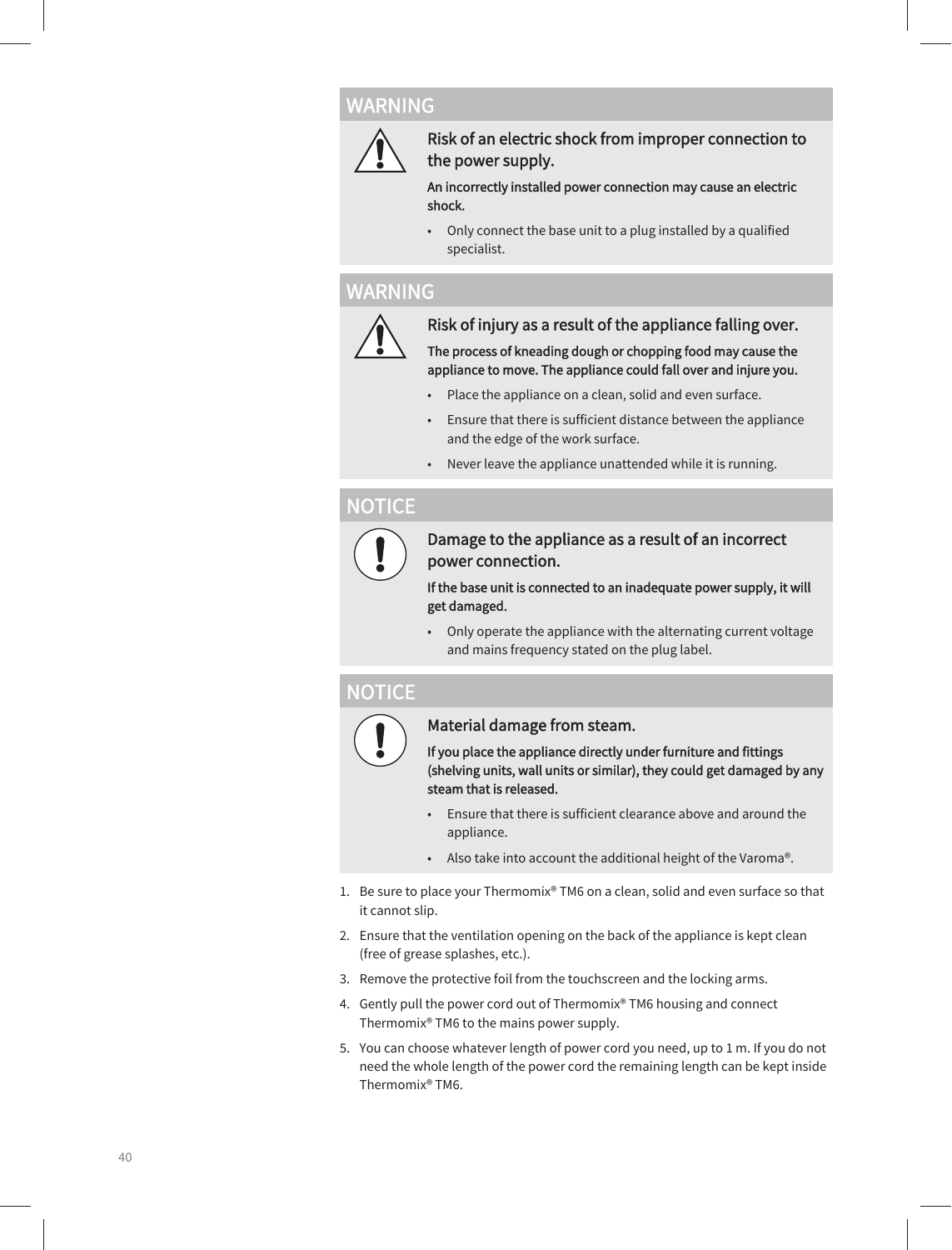6. Do not place the base unit on the power cord. If you do, Thermomix® TM6 will not sit evenly on the surface and it will affect the accuracy of the scales.

### 5.2 Switching on for the first time

On delivery, Thermomix® TM6 is set to transportation mode.

- Press the selector to start up Thermomix® TM6.
- $\Rightarrow$  The transportation mode is automatically deactivated.

When you switch on your Thermomix® TM6 for the first time, it will automatically take you through the basic settings. Follow the instructions on the display.

You can change the settings later.

After initial startup, you can find more information on the settings under Main Menu > Help > Instruction Manual > Settings.

### 5.3 Cleaning for the first time

If you are using a Thermomix® TM6 for the first time, start by familiarising yourself with the appliance.

#### **CAUTION**



Risk to health from production residues.

Production residues that may be present on the components of the appliance are not suitable for consumption. Any production residues can pose a risk to your health.

• Before first use, thoroughly rinse all components and accessories that could come into contact with food.

When cleaning the appliance for the first time, proceed as follows:

- 1. Disassemble the mixing bowl, see chapter on Disassembling the Mixing Bowl [} 41].
- 2. Then wash all parts and accessories by hand or in the dishwasher (except for the base unit).

More information on cleaning can be found in the instruction manual on Thermomix® TM6 under

Help > Instruction Manual > Cleaning.

#### 5.3.1 Disassembling the Mixing Bowl

If you want to clean the mixing knife and mixing bowl thoroughly, you must disassemble the mixing bowl.

Proceed as follows:

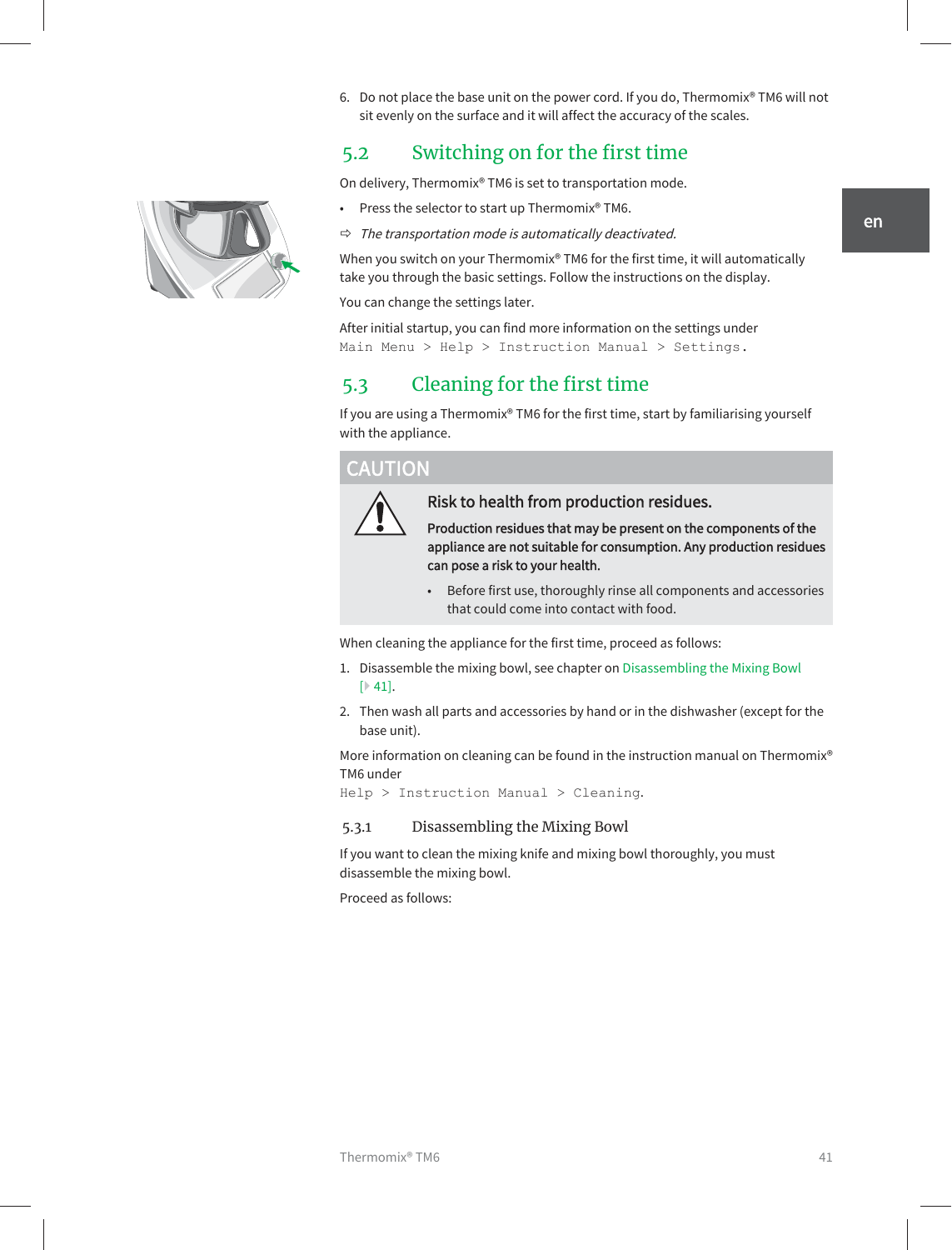

- 1. Hold the mixing bowl so that the opening points upwards.
- 2. Turn the mixing bowl base 30 degrees clockwise away from the handle and pull the mixing bowl base off downwards. This may be stiff to begin with. The mixing knife will remain in the mixing bowl.
- 3. Carefully take hold of the mixing knife above the blades and remove it, together with its sealing ring, from the mixing bowl.

### 6 Operation

To find out how to switch your Thermomix® TM6 on and off, see chapter on Switching on and off [} 42].

Full details on how to operate your appliance can be found in the instruction manual on Thermomix® TM6 under

Main Menu > Help > Instruction Manual > Operation.

### 6.1 Switching on and off

#### Switching on Thermomix® TM6

- Press the selector.
- Thermomix® TM6 switches on and the default start page appears.

#### Switching off Thermomix® TM6

- 1. Hold the selector down for approx. 5 seconds until a message appears to confirm that Thermomix® TM6 is switching off.
- 2. You can then release the selector.
- 3. After switching off your Thermomix® TM6, unplug it when it is not in use.

Note: To save energy, Thermomix® TM6 switches off automatically after 15 minutes when not in use. A message appears for the last 30 seconds, giving you the opportunity to cancel the automatic shutdown.

### 6.2 Help

• Tap Help in the main menu on Thermomix® TM6.

You will have access to the following submenus:

- > Safety Instructions (displays general safety instructions)
- > Contact (displays contact details for Vorwerk Customer Care)

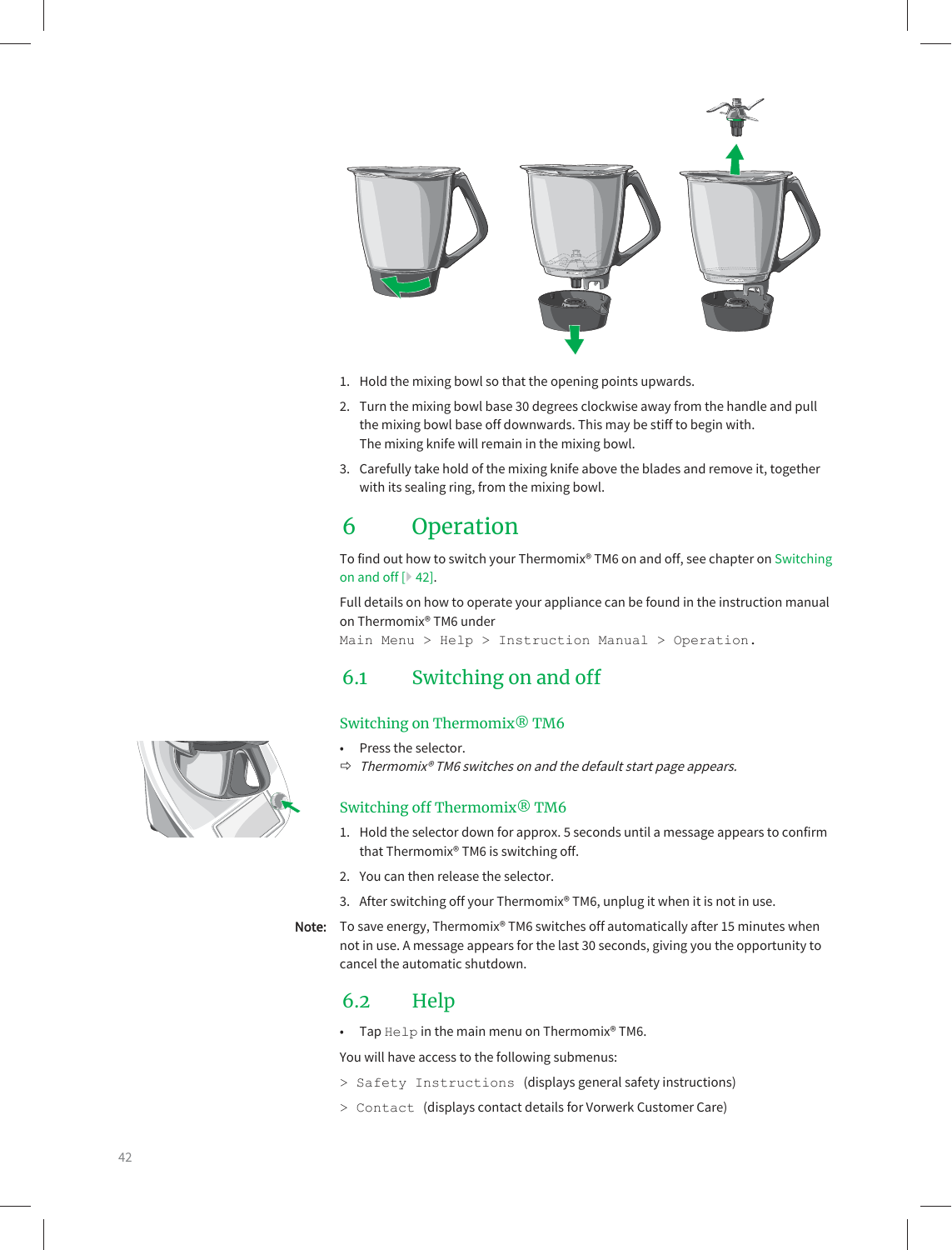> Instruction Manual (displays digital instruction manual)

# Contact Details

Displaying Different Customer Care If you would like the Customer Care contact details for a different country to be displayed, proceed as follows:

- 1. Press Contact > Global Contact List.
- $\Rightarrow$  You will be shown a list of countries.
- 2. Select the country for which you would like the contact details displayed.

### 7 Settings

The Settings menu can be found under Main Menu > Settings.

Full details on all the settings can be found in the instruction manual on the appliance under Main Menu > Help > Instruction Manual > Settings.

### 8 Cleaning and Maintenance

#### NOTICE



#### Corrosion inside the appliance.

Ensure that the mixing bowl and especially the contact pins underneath are thoroughly dried after cleaning. If you use the mixing bowl when it is still wet, rust could form inside the base unit.

• Allow the mixing bowl to dry fully before inserting it into the base unit.

### 8.1 Cleaning

Note: All components (except for the base unit) are dishwasher-safe. Place plastic parts loosely onto the top rack of the dishwasher to avoid deformation resulting from exposure to high temperatures or pressure from items above.

Some of the plastic parts may become slightly discoloured but this does not affect your health or how the parts function.

• Thoroughly clean all parts of Thermomix® TM6 after every use.

Further details on cleaning options and cleaning programmes can be found in the operating instructions on your Thermomix® TM6 under Main Menu > Help > Instruction Manual.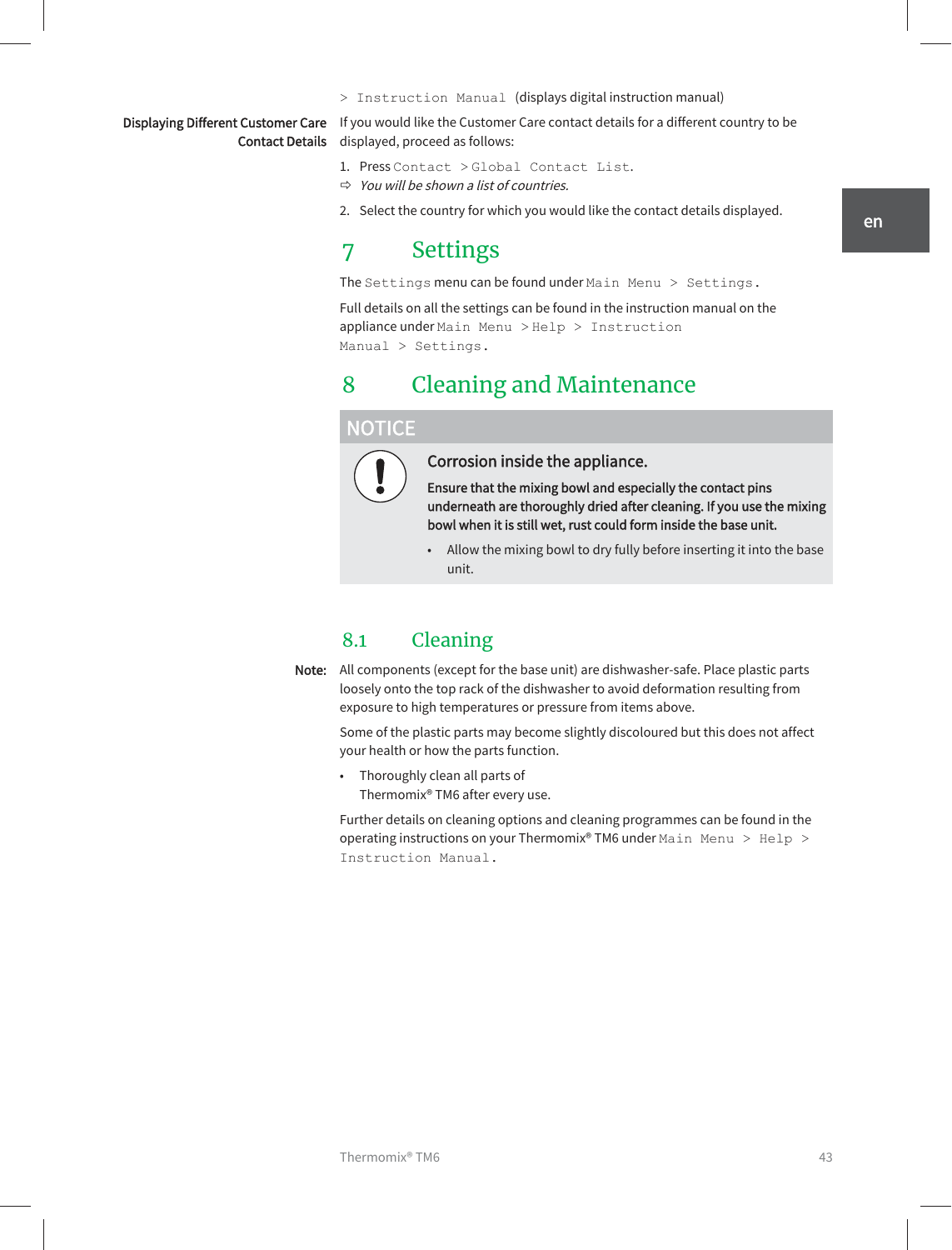### 8.2 Cleaning the Base Unit

#### WARNING



#### Risk of electric shock if water enters appliance.

If water gets into the electrical components, you could get an electric shock.

- Always unplug the appliance when it is not in use.
- Do not immerse the base unit in water or other liquids.
- Do not hold the base unit under running water.
- Do not pour water over the base unit.
- Disconnect the appliance from the mains power supply before cleaning the base unit.
- Clean the base unit with a dry or damp cloth only.
- No water or dirt should enter the base unit.
- Do not use the appliance outdoors.
- If water has managed to get into the appliance, contact your Vorwerk repair service.
- 1. Disconnect the appliance from the mains power supply before cleaning the base unit.
- 2. Wipe off the base unit with a damp cloth and a gentle cleaning agent.
- 3. Use water sparingly to prevent moisture from entering the base unit.

### 8.3 Regular Maintenance

Regular maintenance will extend the life of your Thermomix® TM6.

- 1. Inspect your Thermomix® TM6 and its accessories (including mixing bowl, cable and mixing bowl sealing ring) for possible damage.
- 2. Do not use your Thermomix® TM6 with damaged accessories.
- 3. To prevent any damage to Thermomix® TM6, regularly check that the air intakes at the back and on the bottom of Thermomix® TM6 are not obstructed.
- 4. Unplug Thermomix® TM6 when not in use.
- 5. To improve ventilation when Thermomix® TM6 is not in use, leave the measuring cup off the mixing bowl lid on Thermomix® TM6.

#### 8.3.1 Replacing the Mixing Knife

The mixing knife will wear out over time if Thermomix® TM6 is regularly used for chopping hard food. The table below shows recommended intervals for replacing the mixing knife.

| Use of<br>mixing knife | Example of use                         | Replacement of<br>mixing knife after |
|------------------------|----------------------------------------|--------------------------------------|
| Heavy                  | I crush ice daily, mill flour, etc.    | $\frac{1}{2}$ year                   |
| Moderate               | I crush ice weekly, mill flour, etc.   | 2 years                              |
| Low                    | I hardly ever crush ice or mill flour. | 4 years                              |

You can order a new mixing knife from your Thermomix® Advisor or from Vorwerk Customer Care [} 46].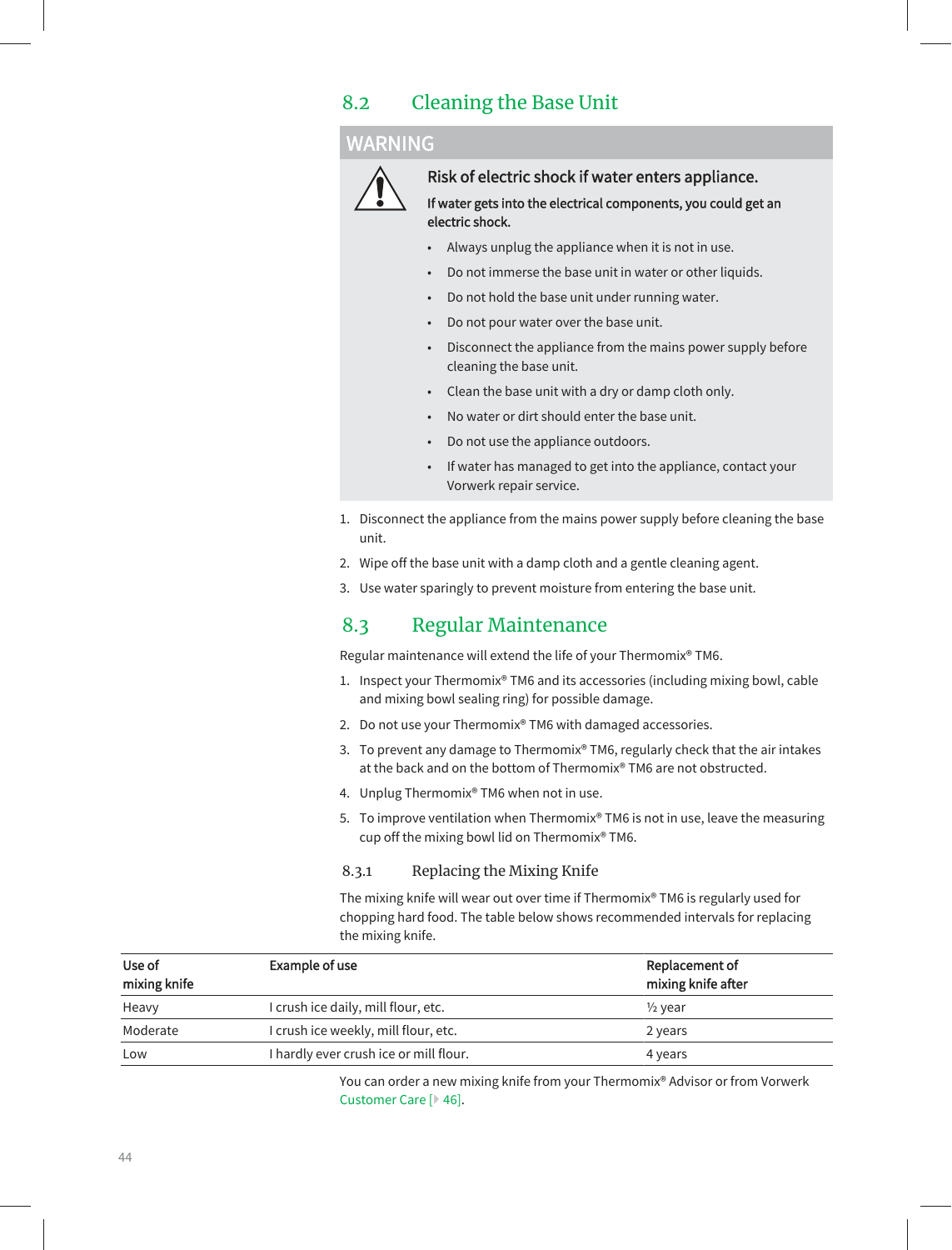# 9 Troubleshooting

### WARNING



Risk of an electric shock if the base unit or power cord are damaged.

If the base unit or power cord are damaged, you could get an electric shock.

- Regularly inspect the base unit, power cord and accessories for possible damage.
- Ensure that the power cord does not touch hot surfaces or external heat sources.
- Never use the appliance if the power cord is damaged.
- Do not use the base unit if it is dropped or damaged in any way.
- In the event of damage to the base unit or the power cord, return the appliance to the Vorwerk repair service for examination, repair or electrical or mechanical adjustment.
- If the power cord on the base unit has been damaged, it must be replaced by the manufacturer, its repair service or a similarly qualified person to avoid hazards.
- Never attempt to repair the base unit yourself.
- Never put your fingers into the openings that are intended for the contact pins on the base of the mixing bowl and do not insert any objects into these openings.

| Error:                                                                    | Possible cause and rectification:                                                                                                                 |  |  |  |
|---------------------------------------------------------------------------|---------------------------------------------------------------------------------------------------------------------------------------------------|--|--|--|
| Liquid has seeped into the area below the<br>mixing bowl.                 | - Unplug the appliance immediately.                                                                                                               |  |  |  |
|                                                                           | - Use a towel to dry excess liquid from underneath the mixing bowl.                                                                               |  |  |  |
|                                                                           | To prevent liquid from getting into delicate components inside the base<br>unit, do not move it or turn it over.                                  |  |  |  |
|                                                                           | Do not attempt to disassemble the appliance. It does not contain any<br>parts that you can service yourself.                                      |  |  |  |
|                                                                           | If you cannot be certain that no liquid has entered the base unit, do not<br>switch on your Thermomix® TM6. Instead, contact Customer Care [ 46]. |  |  |  |
| Thermomix <sup>®</sup> TM6 cannot be switched on.                         | The base unit may not be connected correctly.                                                                                                     |  |  |  |
|                                                                           | Check if the power cord has been properly plugged in.                                                                                             |  |  |  |
| The mixing bowl will not go into<br>Thermomix <sup>®</sup> TM6 base unit. | The mixing bowl may not be correctly assembled.                                                                                                   |  |  |  |
|                                                                           | Check whether the mixing bowl base is locked into place correctly.                                                                                |  |  |  |
| Thermomix® TM6 does not heat.                                             | The heating time may not have been set correctly.                                                                                                 |  |  |  |
|                                                                           | Check whether you set a time using the time dial.<br>$-$                                                                                          |  |  |  |
|                                                                           | The temperature may not have been selected.                                                                                                       |  |  |  |
|                                                                           | - Check if you set the temperature.                                                                                                               |  |  |  |
| Thermomix <sup>®</sup> TM6 stops during operation.                        | The motor has turned off.                                                                                                                         |  |  |  |
|                                                                           | Remove the mixing bowl from the base unit.<br>$\overline{\phantom{0}}$                                                                            |  |  |  |
|                                                                           | - Reduce the quantity contained in the bowl and/or add some liquid.                                                                               |  |  |  |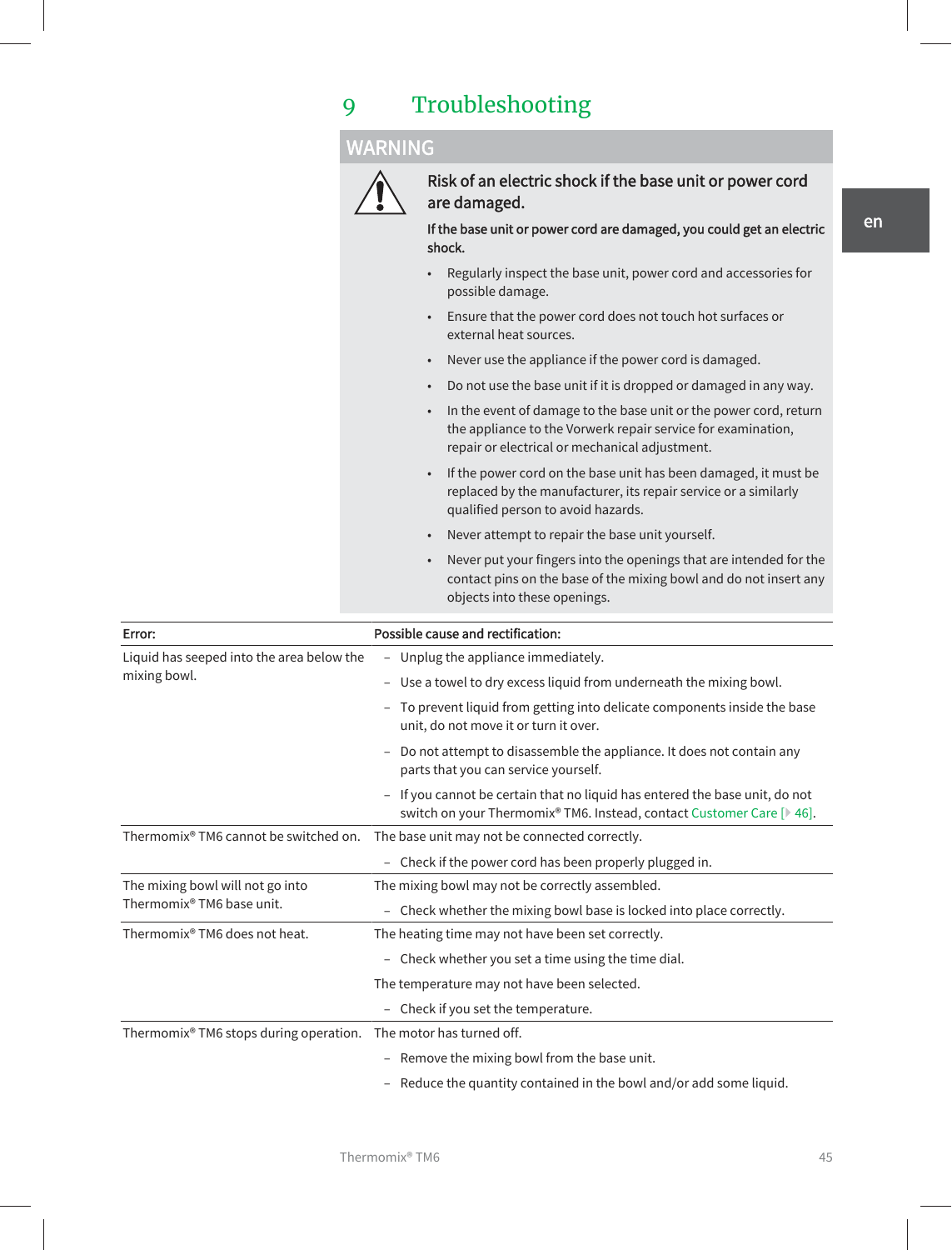|                                                                                 | - Wait for approx. 5 minutes (cooling down time).<br>Place the mixing bowl back into position.<br>$\overline{\phantom{0}}$<br>Check that the air intakes at the back of the base unit are unobstructed.<br>- Turn the dial to re-start the appliance.<br>If the error message is still displayed after the cooling time, please contact<br>Customer Care [ 46]. |  |  |                                             |                                                        |  |
|---------------------------------------------------------------------------------|-----------------------------------------------------------------------------------------------------------------------------------------------------------------------------------------------------------------------------------------------------------------------------------------------------------------------------------------------------------------|--|--|---------------------------------------------|--------------------------------------------------------|--|
|                                                                                 |                                                                                                                                                                                                                                                                                                                                                                 |  |  |                                             |                                                        |  |
|                                                                                 |                                                                                                                                                                                                                                                                                                                                                                 |  |  |                                             |                                                        |  |
|                                                                                 |                                                                                                                                                                                                                                                                                                                                                                 |  |  | Thermomix® TM6 does not weigh<br>correctly. | Thermomix® TM6 may not have been positioned correctly. |  |
| - Make sure that nothing is leaning against the base unit.                      |                                                                                                                                                                                                                                                                                                                                                                 |  |  |                                             |                                                        |  |
| Make sure that there is no tension on the power cord.<br>-                      |                                                                                                                                                                                                                                                                                                                                                                 |  |  |                                             |                                                        |  |
| Make sure that Thermomix® TM6 is placed on a clean, level, non-slip<br>surface. |                                                                                                                                                                                                                                                                                                                                                                 |  |  |                                             |                                                        |  |
| Do not touch Thermomix <sup>®</sup> TM6 during the entire weighing process.     |                                                                                                                                                                                                                                                                                                                                                                 |  |  |                                             |                                                        |  |
| Thermomix <sup>®</sup> TM6 stops working during<br>basic cooking functions.     | The wrong ingredients may have been put into the mixing bowl.                                                                                                                                                                                                                                                                                                   |  |  |                                             |                                                        |  |
|                                                                                 | Remove the mixing bowl from the base unit and empty it.<br>$\overline{\phantom{0}}$                                                                                                                                                                                                                                                                             |  |  |                                             |                                                        |  |
|                                                                                 | Put the empty mixing bowl back into the base unit.<br>$\overline{\phantom{0}}$                                                                                                                                                                                                                                                                                  |  |  |                                             |                                                        |  |
|                                                                                 | - Restart the cooking process.                                                                                                                                                                                                                                                                                                                                  |  |  |                                             |                                                        |  |
| Thermomix® TM6 will not connect to WiFi. There may not be a network available.  |                                                                                                                                                                                                                                                                                                                                                                 |  |  |                                             |                                                        |  |
|                                                                                 | - Check your WiFi.                                                                                                                                                                                                                                                                                                                                              |  |  |                                             |                                                        |  |
|                                                                                 | The WiFi function may be deactivated.                                                                                                                                                                                                                                                                                                                           |  |  |                                             |                                                        |  |
|                                                                                 | - Set up a network, see<br>Main menu > Help > Instruction Manual > Settings ><br>Setting up WiFi.                                                                                                                                                                                                                                                               |  |  |                                             |                                                        |  |
|                                                                                 | If it is not possible to set up a network, contact Customer Care $[$ 46].                                                                                                                                                                                                                                                                                       |  |  |                                             |                                                        |  |

### 10 Customer Care

For details of your local customer service centre please contact your Thermomix® Advisor, the Vorwerk Official Distributor in your country, or refer to https://thermomix.vorwerk.com.

## 11 Warranty/liability for material defects

For the warranty period, please refer to your purchase contract.

The device may only be repaired by an authorised Vorwerk repair service.

Use only parts provided with the device or original spare parts from Vorwerk Thermomix®. Never use the device in combination with parts or equipment not provided by Vorwerk Thermomix® for the device. Otherwise your warranty and the liability for material defects shall be rendered void.



### 12 Disposal

This symbol means that electrical and electronic appliances may not be disposed of in the normal household waste. Old electronic appliances can be returned to municipal collection points for free.

Alternatively, you are able to return old electronic appliances to your local Vorwerk shop.

Registration number: WEEE Reg. No. DE 86265910